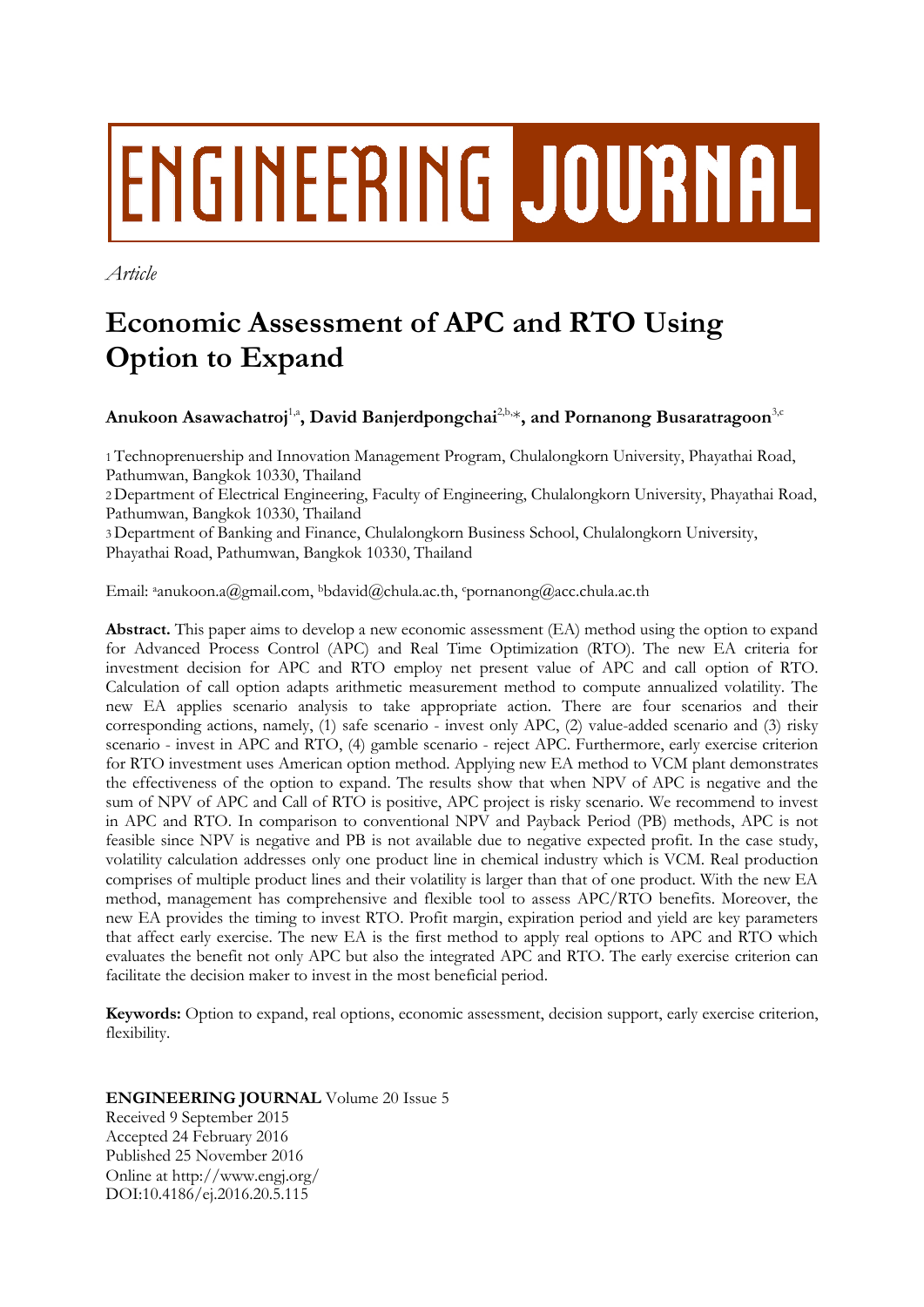# **1. Introduction**

Economic assessment plays a vital role for industrial investment process. Feasibility study is required to consolidate the information that is related to investment decision making. The result of the study comes in terms of the financial decision whether the project is worthwhile. Typically, Advanced Process Control (APC) project employs conventional economic assessment such as Net Present Value (NPV) and Payback period (PB) methods to find the economic benefits described by positive present values and months of payback period. Conventional methods usually fix the feasibility project with rigid business environment. As a result, they can answer only 'Go/No Go'. Despite the convenience of use, they do not support flexibility to respond economic uncertainty. The firm might under value the first investment and has a strategic option to expand the investment which is not an obligation.

Real options have additional benefit from the conventional assessment methods because it takes into account of uncertainties from external parameters and opportunities of the on-top project that arise from business situation [1]. The term 'Expanded NPV' (ENPV) has introduced [2] to mark up the traditional NPV with additional option value. The flexibility of investment decision comes from the ENPV which can be measured by the expanded value of options itself or even the development of value of flexibility [3]. In practice, there are many types of real options such as option to expand, option to defer that have been used in varieties. However, to the best of knowledge, there is no work showing how to apply real options to Industrial Automation and Control System (IACS).

In this paper, we explore the feasibility study of APC investment project by employing the principle of option to expand [1, 4, 5].The option to expand approach allows flexibility in decision making process to the firm by considering the second investment opportunity, Real Time Optimization (RTO), on top of the first investment, APC. The objective of this paper is to improve the economic assessment (EA) method for integrated APC and RTO. In particular, decision process with scenario analysis is developed for APC project. It can categorize the feasibility result into four different scenarios, namely, value-added, safe, risky, and gamble. Furthermore, we develop early exercise criterion to determine an appropriate timing to invest RTO project by applying time series analysis and volatility calculation of profit margins. The contribution of this paper is a novel decision support system of EA based on the option to expand approach with application to APC and RTO.

The paper is organized as follows. In section 2, we review the conventional economic assessment methods. In section 3, we elaborate the decision support system based on the option to expand approach. It includes NPV of APC project, volatility estimation, call value of RTO project decision process with option to expand. In section 4, we develop early exercise criterion for making decision when to exercise the option. We demonstrate an application of the option to expand approach to a VCM plant case study in section 5. Finally, the discussion and conclusions of the research are given in section 6.

# **2. Conventional Economic Assessment**

In this section, we review the conventional economic assessment method that is used among the end users and the vendors. We focus on the feasibility study using Net Present Value and Payback Period for APC projects and their limitations.

#### **2.1. Net Present Value**

In general, free cash flow (*FCF*) model comprises four terms as follows:

$$
FCF = NP + IE - CE - WC
$$

where *NP* is Net Profit, *IE* is Interest Expense, *CE* is Net Capital Expenditure and *WC* is Net Change in Working Capital which is equal to Current Assets minus Current Liabilities. We assume that all transactions of investment in the project are made by cash. Thus, we do not consider inventory, current liability and current loaner. As a result, the net change in working capital is zero and the interest expense is zero. FCF model can be simplified as follows:

$$
FCF = NP - CE
$$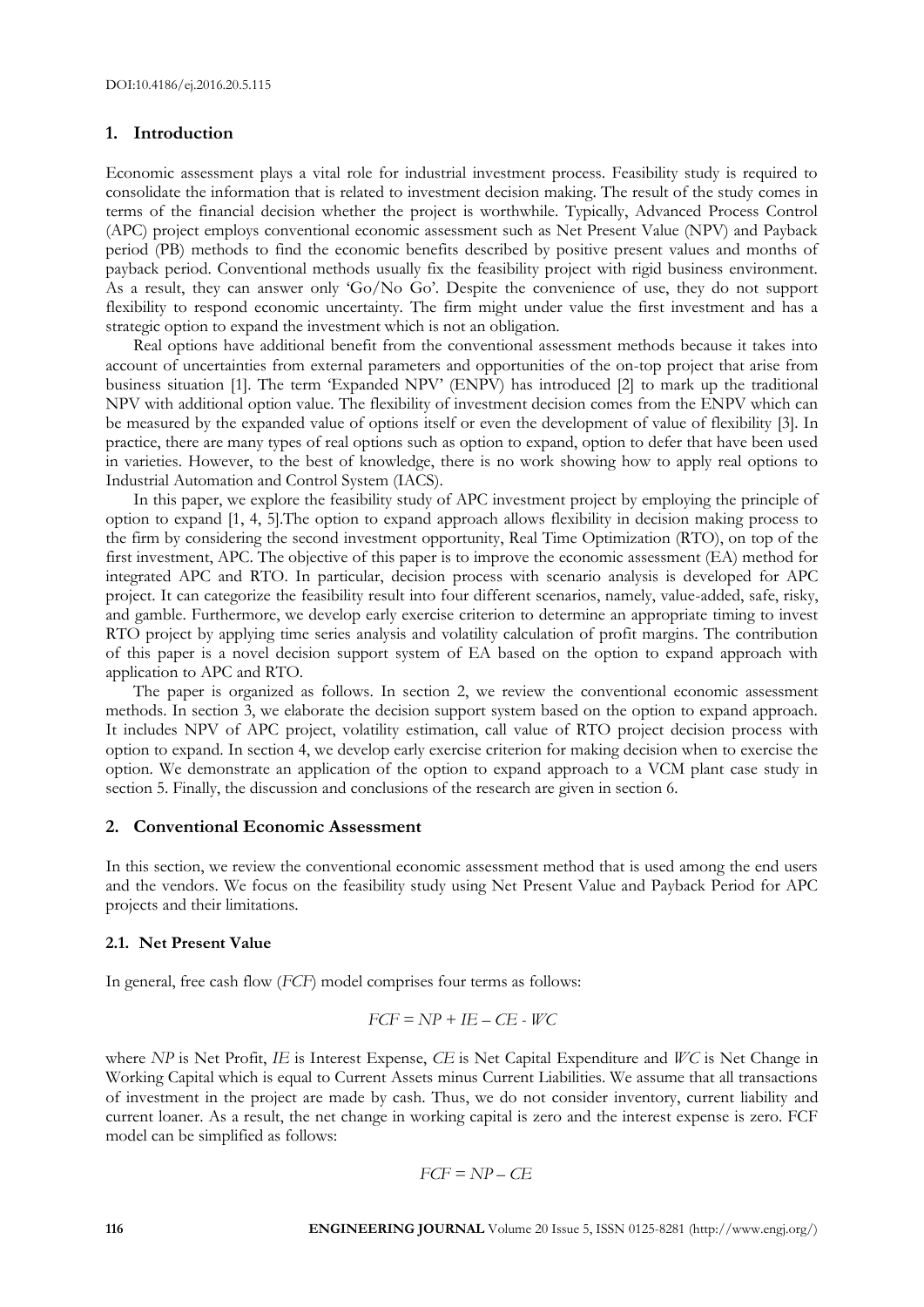In such case, *FCF* is referred to as Net Present Value (NPV). NPV deals with the financial FCF in each year and the sensible discount rate to discount cash flow back to net present value. NPV of the APC project is determined by using the expected profit as cash inflow, considering the APC project lifetime and the APC project investment cost. NPV is defined to be the net difference of the present value of cash inflows and the present value of cash outflows.

$$
NPV_{APC} = \sum_{i=1}^{T_0} \frac{E_{PAPC,i}}{(1 + WACC)^i} - K_{APC}
$$
 (1)

where  $NPV_{APC}$  = net present value of the APC project (M\$),

 $EP_{APC,i}$  = expected profit at the *i*<sup>th</sup> year of the APC project (M\$/yr),

 $T_0$ = lifetime of APC project (yr),

 $WACC = weighted average cost of capital (%/yr),$ 

 $K_{APC}$  = APC initial investment cost (M\$).

Note that WACC is obtained by using the profit data from annual report of the owner company. To compute the expected profit (EP) of APC project, we first calculate

$$
PM_i = \frac{1}{n} \sum_{j=1}^n PM_{i,j} \tag{2}
$$

where  $PM_i =$  Average profit margin of product at the  $i^{th}$  year (\$/ton) and

 $PM_{i,j}$  = Profit margin of product at the  $j^{th}$  period of the  $i^{th}$  year (\$/ton).

EP of APC project at the  $i^{th}$  year can be calculated as follows:

$$
EP_{APC,i} = PM_i \times Y_{APC} \times R \times SR
$$
\n<sup>(3)</sup>

where  $Y_{APC}$  = Yield increase from APC project (tons/hr),

 $R =$  Machine running hour per year (hrs/yr), and

 $SR =$  Service rate (%).

All of the parameters in Eq.  $(3)$  can be considered as downside risk of the APC project. Especially, PM is external parameter that causes uncertainty of expected profit. The criterion of investment decision is typically based on NPV itself. If NPV has positive value which means the combined present value of all cash inflows exceeds the present value of cash outflows, then the project is financially feasible. Otherwise, the project is rejected.

According to Sullivan (2012), Minimum Attractive Rate of Return (MARR) is another means to make investment decision. It is defined as

# $MARR = WACC + PA + PR$

where  $PA =$  project administration (%) and  $PR =$  project risk (%).  $PA$  and  $PR$  can be varied from person to person. The decision is based on Return of Investment (ROI) principle. There is a relationship between *ROI* and *NPV*. For instance, 'GO' decision is made for investment project if *ROI* is greater than *WACC*. This criterion is equivalent to *NPV* > 0. In our study, we do not use *MARR* to discount cash flows but employ *WACC* to discount cash flows because it reflects the real cost of capital to generate cash flow based on *NPV*. Moreover, the volatility of *NPV* comes from the real historian data which is not subjective.

The major limitation of NPV method is the difficulty to obtain the accurate future costs and benefits and no universal discount rate [6]. To overcome this limitation, other analysis tools such as expected value tables, decision trees, weighted score table, sensitivity analysis can be considered as a supplemental financial assessment tool. Other limitation of NPV method is that the project takes into account only when its present value is positive. In other words, the investment process stops if the NPV is zero or negative. This reflects a rigid decision which is not flexible to consider other opportunity in the investment decision process.

**Payback Period:** Payback Period is defined by the initial investment cost (K) divided by expected profit of APC project at the  $i^{th}$  year as follows: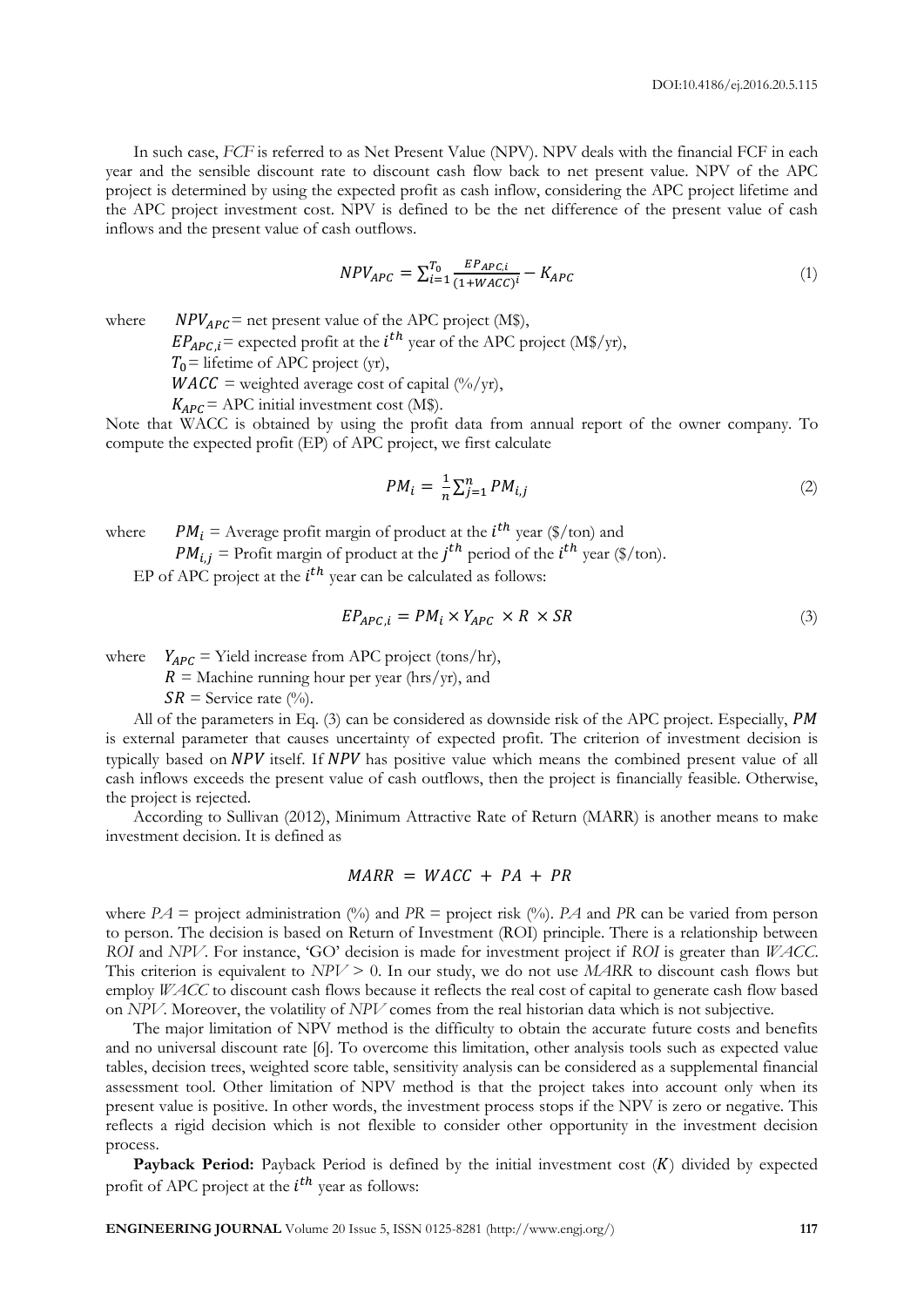$$
PB = \left(\frac{K}{E_{PAPC,i}}\right) \times 12\tag{4}
$$

where  $PB =$  payback period (month) and  $EP_{APC,i}$  is given in Eq. (3). In view of investment decision criterion, the calculated  $PB$  is compared to typical payback period of the same industry. If the calculated **PB** is equal or less than the typical payback period then the project is feasible. Otherwise, the project is rejected. Note that when PM turns out to be a negative value, the calculated EP becomes negative value. In such case, the calculation of Eq. (4) becomes negative value but PB is considered not available (N/A), and the project is not feasible.

The limitation of the payback period method is that the project benefits do not take into account for the total benefits after the consideration period and time value of money is ignored [7].In addition, the PM calculation employs only the historical data which strongly depends on the economic and business situation. Like NPV, the PB method does not provide any flexibility for the management to consider other opportunities as an on-top benefit to the investment project. As a result, the PB method is a static decision method.

Both NPV and PB methods have disadvantages on the decision making. Therefore, we will explore the real options approach and investigate how to apply real options to feasibility study of APC and RTO.

## **3. Option to Expand for APC and RTO**

For automatic control application, we install Distributed Control System (DCS) as a basic process control system. DCS is considered as a prerequisite system for other on-top systems. The controllers related to DCS include Proportional, Integral and Derivative (PID) and Programming Logic Control system (PLCs).Advanced Regulatory Control (ARC) is referred to as advanced control techniques, such as feedforward control and override control which is typically implemented using function blocks or additional control programming at the DCS level. In order to improve performance of the process, APC and RTO are deployed as the on-top systems. RTO aims to optimize the set point values which are calculated on a regular basis such as every hour or every day. Additional benefits of RTO come from an economic objective optimization for all advanced process controllers. Figure 1 displays the proportion of investment and the potential of improvement for the on-top systems [8].

Real options can be divided into many methods including "option to defer" and "option to expand". We have already developed option to defer for APC [9]. In this paper, we will develop option to expand and apply it to APC. As explained in Damodaran (2002), option to expand has the following principle: "Firms take projects because doing so allows them either to take on other projects or to enter other markets in the future. Even though a project may have a negative NPV, it may be a project worth taking if the option provides the firms a more-than-compensating value."

In this study, we assume that the plant has already installed DCS and ARC. APC project is considered as the first investment and RTO project is considered as an option for the second investment.



Fig. 1. Investment and potential of improvement for on-top systems.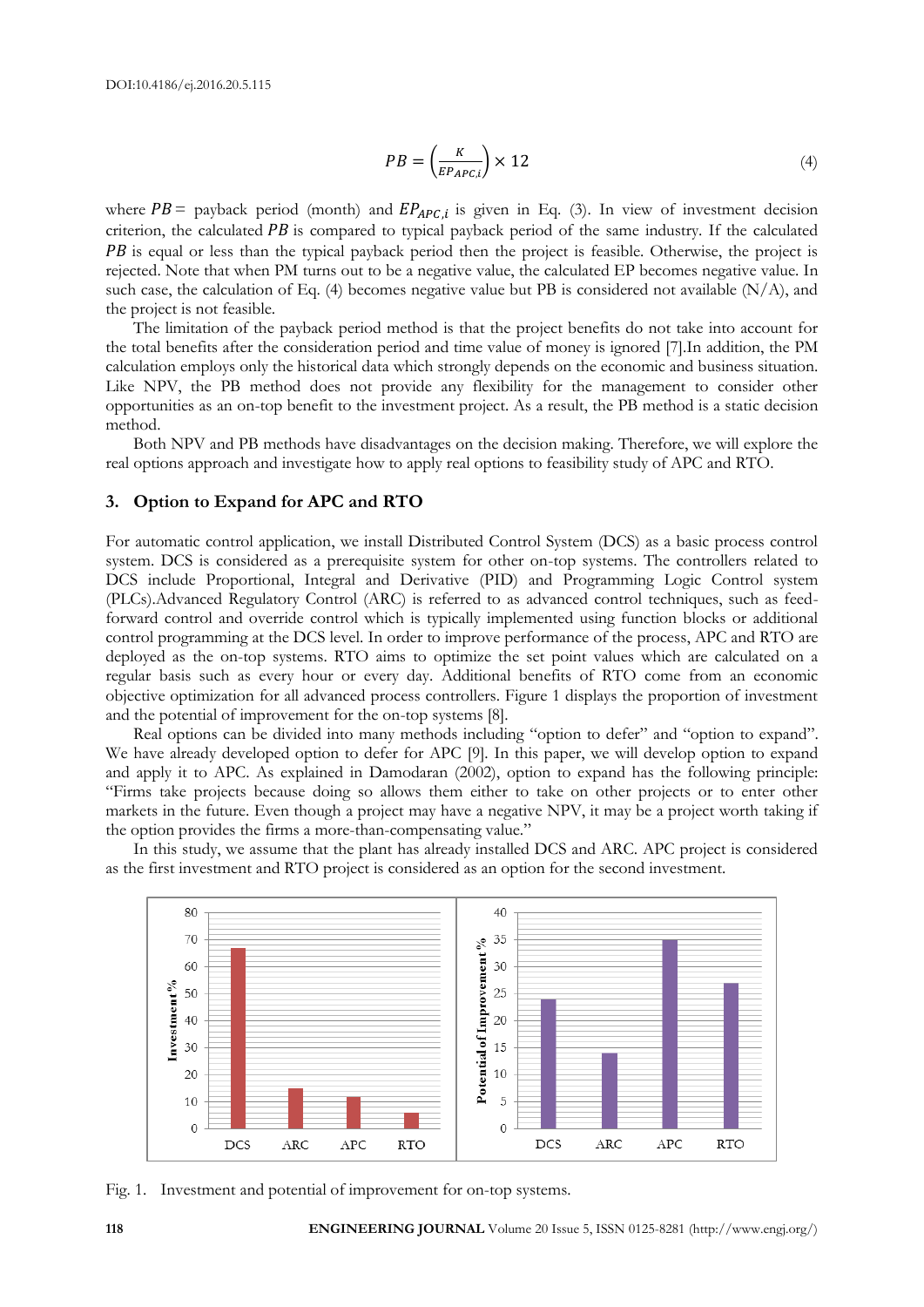#### **3.1. Volatility Calculation**

Volatility is one of the important parameters to calculate the real options value. It measures the uncertainty and the variation of the total value of the underlying asset over the project lifetime. The volatility estimation is one of the difficulties in the real options [1, 10-12]. According to Mun (2003), volatility is the most difficult input parameter in real options analysis. The research by David et al. (2011) reports that there were many methods developed to calculate volatility but they question how efficient these methods are. There are no consensus on which theoretically justified approach is the most efficient method to compute the volatility for real options [12]. In general, there are two types of volatility [13-15]:-

- i. Historical volatility—to estimate volatility using the historical data of the price.
- ii. Implied volatility—to estimate volatility until the option price has volatility match with the predicted Black-Scholes model price.

Previously, the calculation of stocks volatility uses the 'Logarithmic Returns' method which is direct approach as it is referred to the variability of the cash flow estimates that are used in calculating the underlying asset value. The advantage of this method is simple to use, mathematically valid, consistent with the assumed variability of the cash flow. The meaning of the logarithmic returns is the returns or the changes of two period's values by using logarithmic function. The logarithmic returns are primarily used in this calculation because the asset price paths typically follow geometric Brownian motion (GBM) or exponential Brownian motion which is a random motion. A GBM is useful for stock prices modelling over time when the percentage changes are independent and identically distributed [16]. The mathematical model of GBM has numerous real-world applications in which the stock market fluctuation is a good example. In particular, it is used for the mathematical financial modelling of the stock prices in the Black–Scholes model. Assets follow GBM and continuous time return should be measured using natural logarithms [17]. However, this method has disadvantage over the mathematical models used to forecast the cash flows, such as, time series analysis may not fit.

We observe that there is a difference between the volatility methods used for stocks and investment options. The volatility method used for stocks assumes lognormal distribution to reflect the fluctuation from zero to positive value. For investment options, volatility of the investment options is estimated from profit margin which can be either negative, zero or positive value. Negative value of profit margin means that the cost of the product is actually higher than the revenue generated from the sale. When profit margin has negative value, the return associated with the value will be a negative number, for which a natural logarithm does not exist. [11, 12]. Profit margin is an external parameter based on economic situation which is out of control by the project. It is observed from the historian data that it is possible to have highly fluctuated profit margin, such as, from positive to negative and vice versa. Thus, high fluctuation of profit margin can lead to a large volatility.

We review other volatility estimation methods including Translated Logarithm [18] and Arithmetic Measurement [17].These methods can handle negative value. Arithmetic Measurement (AM) fits into BS model for APC and RTO. Translated Logarithm requires level shift which cause variation to have different meaning whereas Arithmetic Measurement does not change the meaning of variation, thus it is appropriate to determine the volatility. If the markets follow GBM or random motion, then this AM solution is practical and gives reasonable result as a continuous time GBM. Volatility plays a crucial role in a real options analysis since the option value depends on the volatility of the underlying asset, namely, RTO. Historical volatility measures the variation of profit margin (PM) of the product over time.  $NPV_{RTO}$  has been calculated as cash flow of the project. We manage to specify the related parameters to obtain  $EP$  as given in Eq. (3). In our study, Y, SR, R are fixed for all scenarios and only  $PM_i$  is considered as variable. Thus, cash flow has direct relationship with  $PM_i$ . We use  $PM_i$  and  $PM_{i-1}$  for volatility calculation.It is worth noting that historical volatility can lead to annualized volatility. The annualized volatility is the standard deviation of yearly relative PM changes. The following algorithm shows how to compute annualized volatility [13, 15, 19].

**Step 1:** Compute the relative PM change  $x_i$  as follows:

$$
x_i = \frac{PM_i - PM_{i-1}}{|PM_{i-1}|} \tag{5}
$$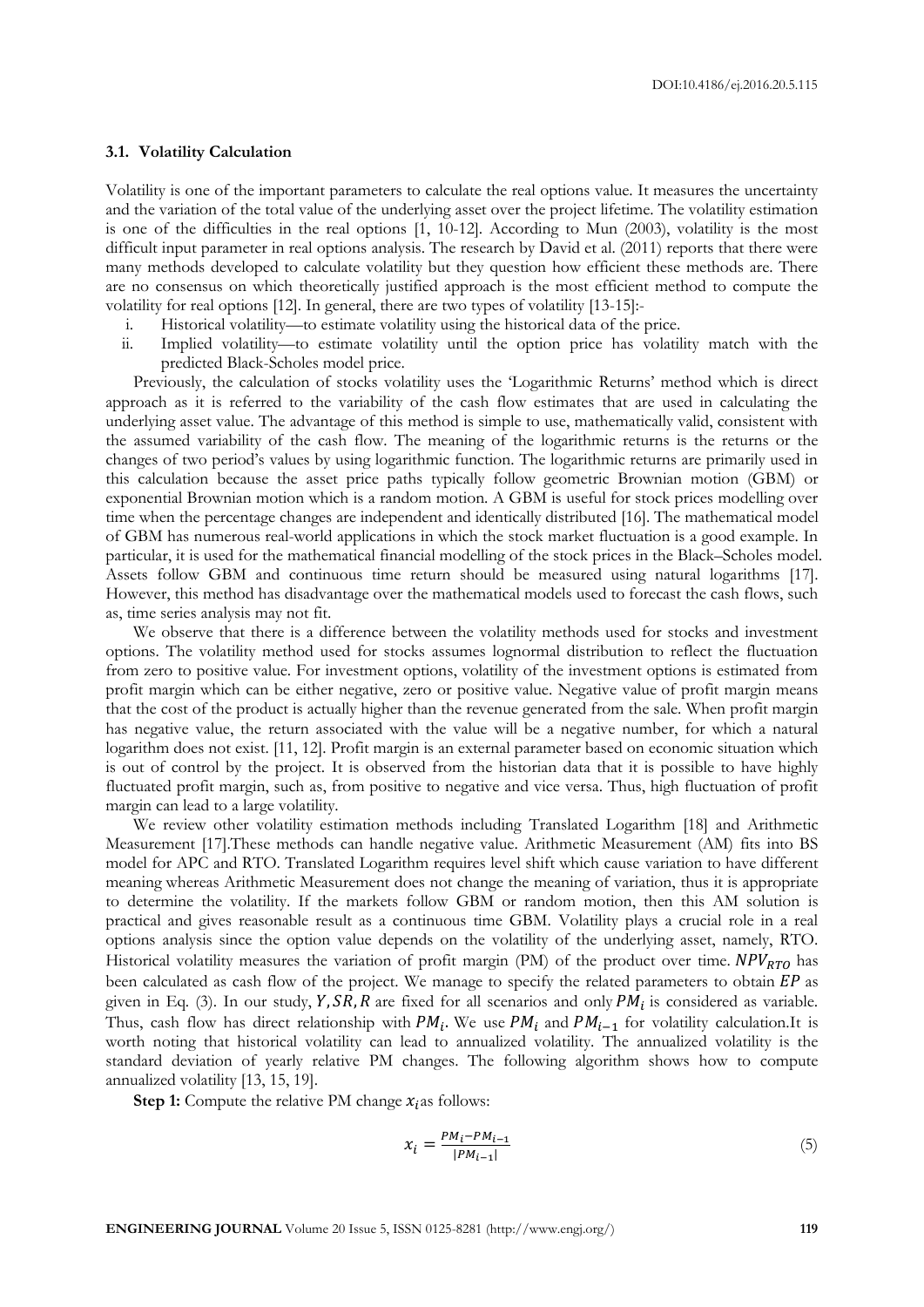where  $PM_i$  is the PMof the  $i^{th}$  period and  $PM_{i-1}$  is the PMof the  $(i-1)^{st}$  period.

**Step 2:** Compute the average of relative PM changes  $x$  as follows:

$$
x = \frac{1}{n} \sum_{i=1}^{n} x_i \tag{6}
$$

where  $n$  is the number of relative PM changes.

**Step 3:** Compute the standard deviation  $(\sigma)$  as follows:

$$
\sigma = \sqrt{\frac{1}{(n-1)} \sum_{i=1}^{n} (x_i - x)^2}
$$
\n(7)

The historical volatility is equal to this standard deviation.

**Step 4:** Compute the annualized volatility  $\sigma_T$  by multiplying the historical volatility in Eq. (7) by the square root of the time factor as follows:

$$
\sigma_T = \sigma \sqrt{t} \tag{8}
$$

where  $t = 4$  (to convert quarterly basis into yearly basis) or 52 (to convert weekly basis into yearly basis) or 252 (to convert daily basis into yearly basis).

## **3.2. Call Value of RTO**

The option can be classified into 2 categories, namely, call option and put option. The call option is the right for the holder to exercise (invest) and the put option is the right for the holder to sell (disinvest). In this study, we are interested in an option to extend its investment from APC to RTO. Thus, it is a call option. Call options for stock have a dividend payout to consider whereas call options for project may use loan or accumulated profit for project investment. There is no dividend exercised in our call options. We consider the cost of waiting as a 'time premium' associated with the remaining life of an option and develop the mechanism for early exercise criterion in the next section.

Let  $S$  be the value of RTO which is defined as the total expected profit of RTO.

$$
S = \sum_{i=1}^{T_2} EP_{RTO,i} \tag{9}
$$

where  $EP_{RTO,i}$  = expected profit at the *i*<sup>th</sup> year of the RTO project (M\$/yr), and

 $T_2$  = the life time of RTO project.

We apply the Black-Scholes (BS) model [5, 19-21] with the basic assumptions, such as, the volatility is constant over the life time and the real asset future path is symmetric. Let  $Call_{RTO}(M\%)$  be the call value of RTO which is defined as follows:

$$
Call_{RTO} = SN(d_1) - K_{RTO}e^{-rt}N(d_2)
$$
\n
$$
(10)
$$

where  $K_{RTO}$  = investment of RTO (M\$),

 $r =$  riskless interest rate corresponding to the life of the option (%),

 $t =$  time to expiration of the call option (yr),

 $N(d_i)$  = standard normal cumulative distribution function,

 $d_1$  = factor that the present value of contingent receipt exceeds the project investment cost,

 $d_2$  = risk-adjusted factor that the option is exercised.

$$
d_1 = \frac{\ln\left(\frac{S}{K}\right) + \left(r + \frac{\sigma_T^2}{2}\right)t}{\sigma_T \sqrt{t}}, d_2 = d_1 - \sigma_T \sqrt{t}
$$

The decision criterion of the APC investment is to take the option that provides a more-than-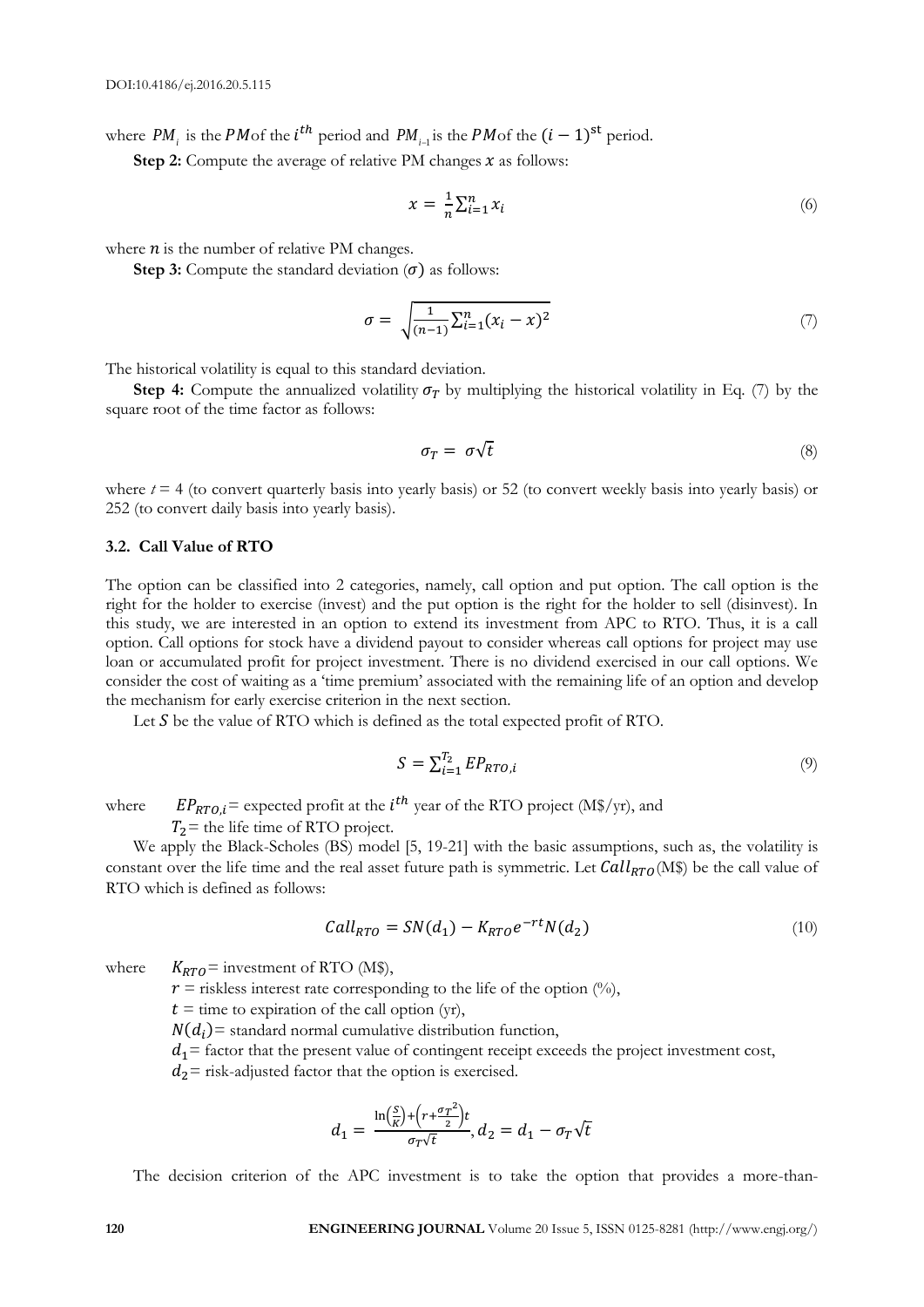compensating value, namely,

$$
NPV_{APC} + Call_{RTO} > 0 \tag{11}
$$

When the criterion (11) is not satisfied, it means the RTO project has not enough additional value to cover the negative value of  $NPV_{APC}$ . Therefore, the management can make a decision not to invest in APC.

#### **3.3. Scenario Analysis**

We develop the scenario analysis which aims to support the decision making process of integrated APC and RTO feasibility study. Scenario analysis utilizes both  $NPV_{APC}$  and  $Call_{RTO}$ . Impact of profit margin reflects in terms of  $NPV_{APC}$ . Uncertainty of volatility reflects in terms of  $Call_{RTO}$ . Both variables involve in the decision process which is categorized into four scenarios, namely, value added, safe, risky, and gamble. We modify four scenarios to serve the APC investment [22]. Figure 2 depicts the scenario analysis for the option to expand. The horizon axis is referred to  $Call_{RTO}$  and the vertical axis is referred to  $NPV_{APC}$ .

| $\ddot{}$                 | <b>SAFE</b>   | <b>VALUE ADDED</b> |
|---------------------------|---------------|--------------------|
| <b>NPV</b> <sub>APC</sub> | <b>GAMBLE</b> | <b>RISKY</b>       |
|                           |               | Call $_{\rm RTO}$  |

Fig. 2. Scenario analysis for the option to expand.

**Value-added scenario** is a case when both  $NPV_{APC}$  and  $Call_{RTO}$  are positive. This is the best scenario. By conventional NPV analysis, we can make a decision to invest because APC project yields a positive NPV with low volatility. Moreover, RTO project provides additional value to the overall benefits. We can decide to invest in APC project. For RTO project, we can use timing to exercise method to select an appropriate time for investment to enhance highest value. We will present the method in the next section.

**Safe scenario** is a case when  $NPV_{APC}$  is positive and  $Call_{RTO}$  is zero. It means that the APC project has benefit but there is no additional benefit from RTO project. Hence, the decision is to invest in APC project only.

**Risky scenario** is a case when  $NPV_{APC}$  is negative and  $Call_{RTO}$  ispositive. It means that the APC project itself is not worth of investment. However, if we have an additional value from the RTO project which covers the loss from APC project, that is,  $NPV_{APC} + Call_{RTO} > 0$ , then the decision is to invest in APC. For RTO project, we can use timing to exercise method to determine an appropriate time for investment.

**Gamble scenario** is a case when both  $NPV_{APC}$  and  $Call_{RTO}$  are negative. This is the worst scenario. It means that APC project results in loss and there is no additional value from the RTO project. Therefore, the management shall reject the investment of APC and RTO projects.

#### **3.4. Decision Support System with Option to Expand**

The decision support system starts with NPV calculation of APC. There are 2 possible cases of NPV, namely,  $NPV_{APC} > 0$  or  $NPV_{APC} \le 0$ . Applying scenario analysis as in Fig. 2, we categorize decision into four scenarios. Figure 3 gives the flowchart of the decision process.

For positive  $NPV_{APC}$  case, the APC is usually considered as a feasible project and the decision process is typically complete. In our study, we further apply the option to expand to calculate call value. If the call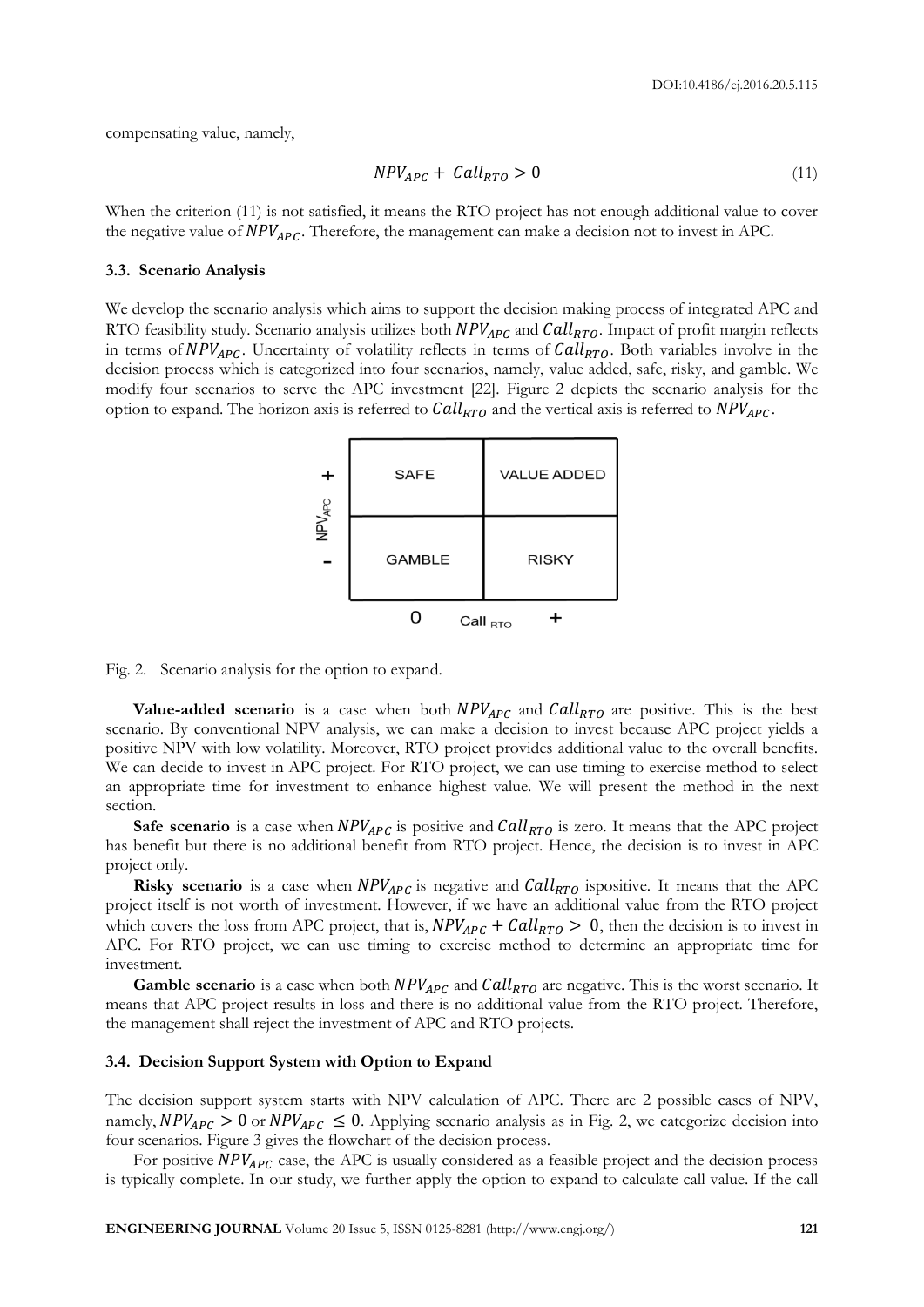value of RTO is positive,  $Call_{RTO} > 0$ , then it is categorized as 'value-added scenario'. Both APC and RTO investments are valuable to invest. If the call value of RTO is zero or negative,  $Call_{RTO} \leq 0$ , it is categorized as 'safe scenario'. It means that the APC investment is feasible but no additional benefit from the RTO investment.

For negative  $NPV_{APC}$  case, APC is usually considered as infeasible project. Applying the option to expand, RTO investment is considered as additional opportunity. If  $NPV_{APC} + Call_{RTO} > 0$ , then it is categorized as 'risky scenario' which means RTO can cover the loss from APC project. Thus, both investments can go ahead with the awareness that we take some risk since the RTO investment is compensating the negative cash flow from the APC investment. If  $NPV_{APC} + Call_{RTO} \leq 0$ , then it is categorized as 'gamble scenario' which is the worst scenario and both investments shall be rejected.

# **4. Time to Exercise the Option**

The purpose of this section is to determine an appropriate time to exercise the option to expand. Typically, the Black-Scholes (BS) model uses European option which the investment shall be made only at the end of expiration period. On the other hand, the exercise period of the American option can be any time before expiration and include at the end of the expiration period. In this paper, we apply the American option to the decision process of RTO. The longer the period before expiration is, the higher the call value is. The American option is more valuable than the European option, and is more complicated to value it. This rationale is in compliance with the time premium associated with the remaining life of an option.

Following the replicating portfolios principle, the BS model has the call option as follows:

Call Value = 
$$
SN(d_1) - Ke^{-rt}N(d_2)
$$

The first term  $SN(d_1)$  means the buy amount that the company obtains the project with the value of expected profit of the project. The second term  $Ke^{-rt}N(d_2)$  means the borrow amount that the company invests in the project.  $N(d_1)$  and  $N(d_2)$  represent the probability that the option will be in-the-money at expiration period which is equivalent to the probability that  $S > K$ .  $N(d_1)$  is the probability by which the present value of contingent receipt exceeds the project investment cost and  $N(d_2)$  is the risk-neutral probability that the option can finish with in-the-money [23]. Typically,  $N(d_1)$  is greater than  $N(d_2)$ .  $SN(d_1)$  represents an upper bound of the call option [23]. If call value is in-the-money or  $S > K$ , we will exercise the option at the expiration period. On the other hand, if it is out-of-moneyor  $S < K$ , we will not exercise the option.

The option to expand using the BS Model has limitation, especially with required assumptions. For examples, the project volatility is constant over the time and the real asset future path is symmetric [4, 5]. In our study, there is the variation on profit margin which make volatility fluctuated over the time. Next, we will investigate the impact of volatility to the decision of exercise period.

#### **4.1. Early Exercise Consideration**

For financial options, the American option is likely to exercise at the expiration period. Generally, the early exercise is not optimal because the time premium associated with the remaining life of the option makes it worth enough to wait until the end of expiration period and transactions cost makes early exercise not optimal. However, there are two exceptions to this principle as mentioned in [24].

*"One is a case where the underlying asset pays large dividends, thus reducing the value of the asset, and any call options on that asset. In this case, call options may be exercised just before an ex-dividend date, if the time premium on the options is less than the expected decline in asset value as a consequence of the dividend payment. The other exception arises when an investor holds both the underlying asset and deep in-the-money puts on that asset at a time when interest rates are high. In this case, the time premium on the put may be less than the potential gain from exercising the put early and earning interest on the exercise price."*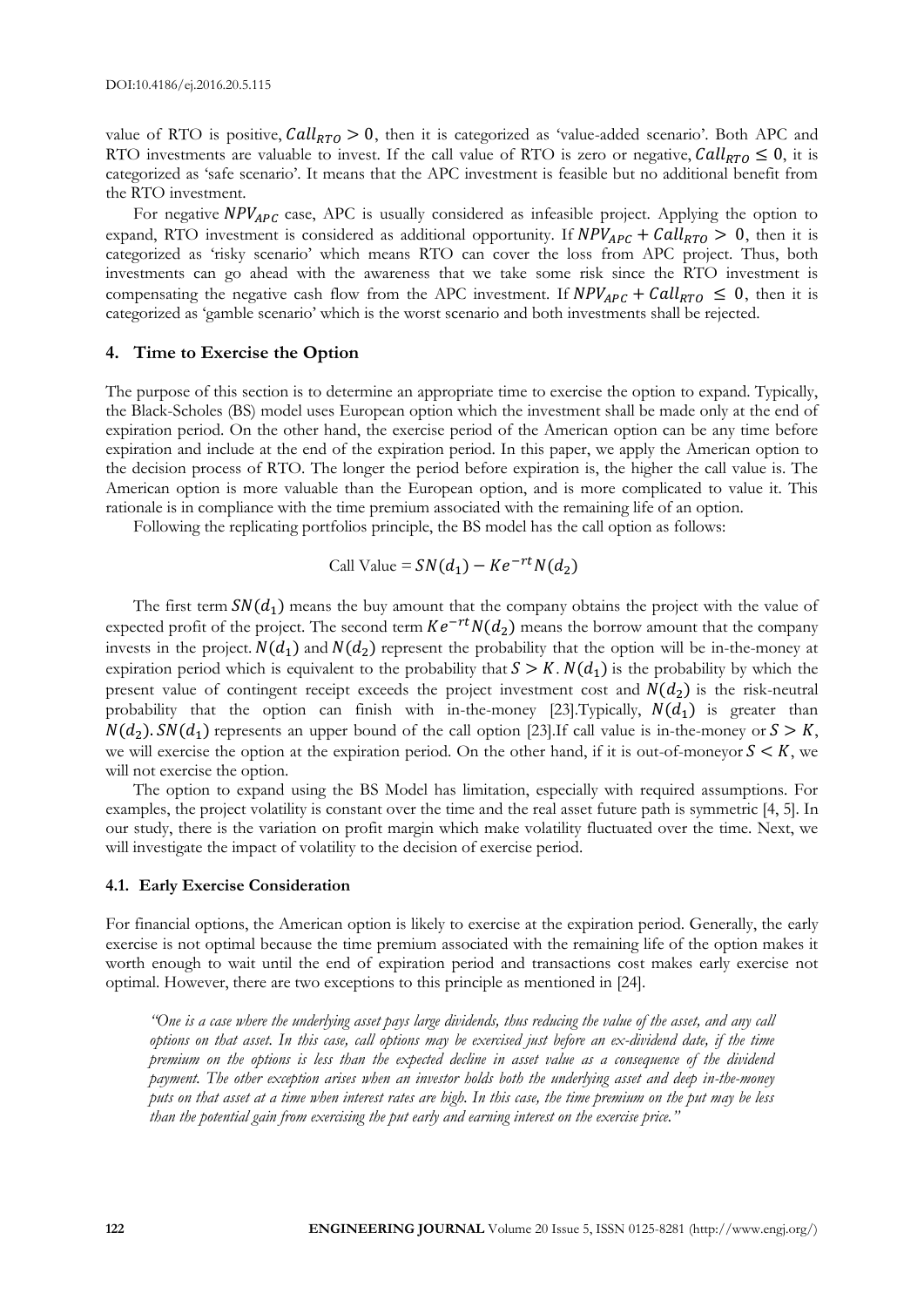

Fig. 3. Flowchart of decision process using the option to expand.

For real options, the American option is more likely to exercise at the end of expiration period since the underlying asset, or the project, has no dividend to pay to the holder. Moreover, the holder does not consider to put or sell the project. Conventional NPV is given by cash inflow minus cash outflow or *S*-*K* as per Eq. (1). Applying the real options method, the call value is calculated using Eq. (10). It is noted that the difference between conventional NPV and the call value comes from the uncertainty parameter, namely, standard deviation shown as annualized volatility in BS model [25]. Thus, early exercise is made when NPV of the considered RTO is greater than the call value at the potential exercise period. In particular, we will invest in RTO when  $NPV_{RTO} > Call_{RTO}$ . Otherwise, when the call value is greater than NPV of the considered project in any potential exercise period, the management should hold the option.

#### **4.2. Early Exercise Criterion**

As mentioned earlier, the BS model is designed for the European option. The considered options are the American option. Thus, we will develop a mechanism for early exercise using the American option. There are three approaches given in [24]. Firstly, the BS model is used in conjunction with a minimum value or a floor value of a real option. Secondly, the BS model is employed to value the option at each potential exercise period. Thirdly, the Binomial Option Pricing Model (BOPM) is used to value the option. The first

**ENGINEERING JOURNAL** Volume 20 Issue 5, ISSN 0125-8281 (http://www.engj.org/) **123**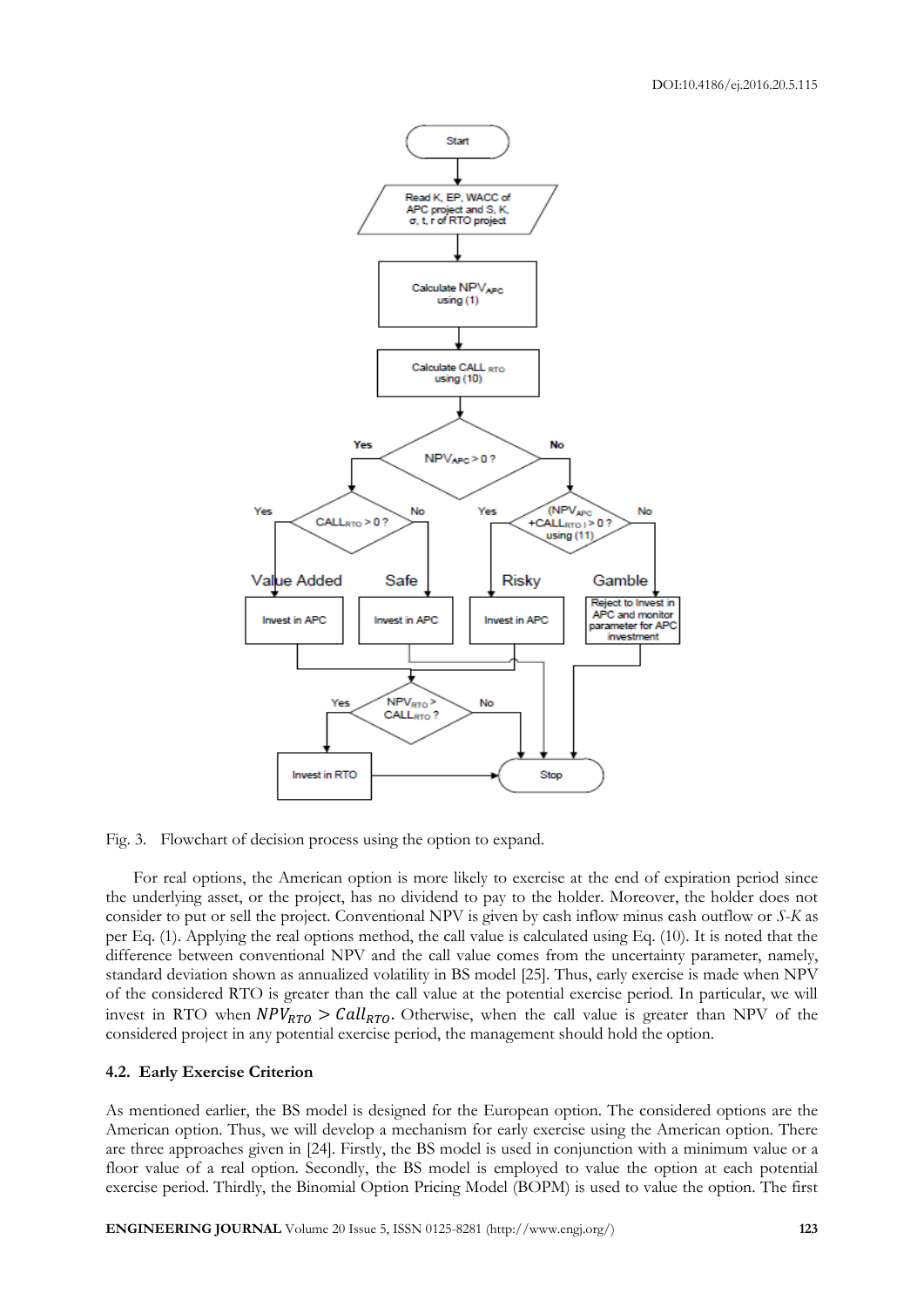approach cannot answer the exact value of the American option at specific early exercise period and the third approach is difficult to estimate the prices of option for each node of binomial tree diagram. The second approach is applicable to our study to determine an early exercise mechanism.

We investigate the proper time to exercise the option to expand by simulating for each quarter rolling values of PM, EP,  $\sigma_T$  to compute NPV<sub>RTO</sub> and compare with Call<sub>RTO</sub>. There are different periods to consider between APC investment and RTO investment. Figure 4 displays the periods to calculate NPV of APC project and the call option.  $T_0$  = APC project life time (yr),  $T_1$  = call option expiration period (yr), and  $T_2$  = RTO life time (yr). To calculate  $NPV_{RTO}$ , we modify Eq. (1) as follows:

$$
NPV_{RTO} = \sum_{i=1}^{T_2} \frac{E_{RTO,i}}{(1 + WACC)^i} - K_{RTO}
$$
\n(12)

where  $NPV_{RTO}$  = the net present value of RTO (M\$),

 $EP_{RTO,i}$  = the expected profit at  $i^{th}$  year of RTO (M\$/yr), and

 $K_{RTO}$  = the RTO initial investment cost (M\$)

Note that  $EP_i$  of RTO project is obtained from Eq. (3) by changing  $Y_{APC}$  to  $Y_{RTO}$  while the other parameters remain the same.



Fig. 4. Calculation period for option to expand.

Next, we propose a mechanism for early exercise criterion. The main concept is to vary the investment period while the expiration period of call option is held constant. It is possible that option exercise is not executed at expiration period, so the investment consideration can be moved to subsequent windows. The decision criterion to exercise the call option is based on the comparison between  $NPV_{RTO}$  and  $Call_{RTO}$  for each investment window. If  $NPV_{RTO} > Call_{RTO}$  at any window, then we will exercise the option to expand at that period. Otherwise, we move the investment to the next period. In summary, the American option is applied to a series of investment windows. Figure 5 demonstrates sliding windows concept for early exercise. The proposed mechanism behaves like the dynamic American option in contrast to the static American option. The criterion is quite logical since we hold the call option until the call value is less than NPV of RTO.

Prior to the early exercise algorithm, we apply the time series method to forecast  $PM$  as following steps:

- a. Let  $t_0$  represent present time and the historical data of *PM* be  $PM(t_0 N)$ , ...,  $PM(t_0 N)$ 1),  $PM(t_0)$  where N+1 is the total number of data points.
- b. Divide the historical data of  $PM$  into two parts: a training dataset and a validation dataset.
- c. Fit a model to the historical training data by specify ARMA(p,q) model
- d. Forecast the fitted model over the validation period.
- e. Compare the forecast model to the validation dataset using Predictive Mean Square Error (PMSE). We select the  $ARMA(p,q)$  model that has minimum value of PMSE. That fitted ARMA(p,q) model provides the best prediction performance.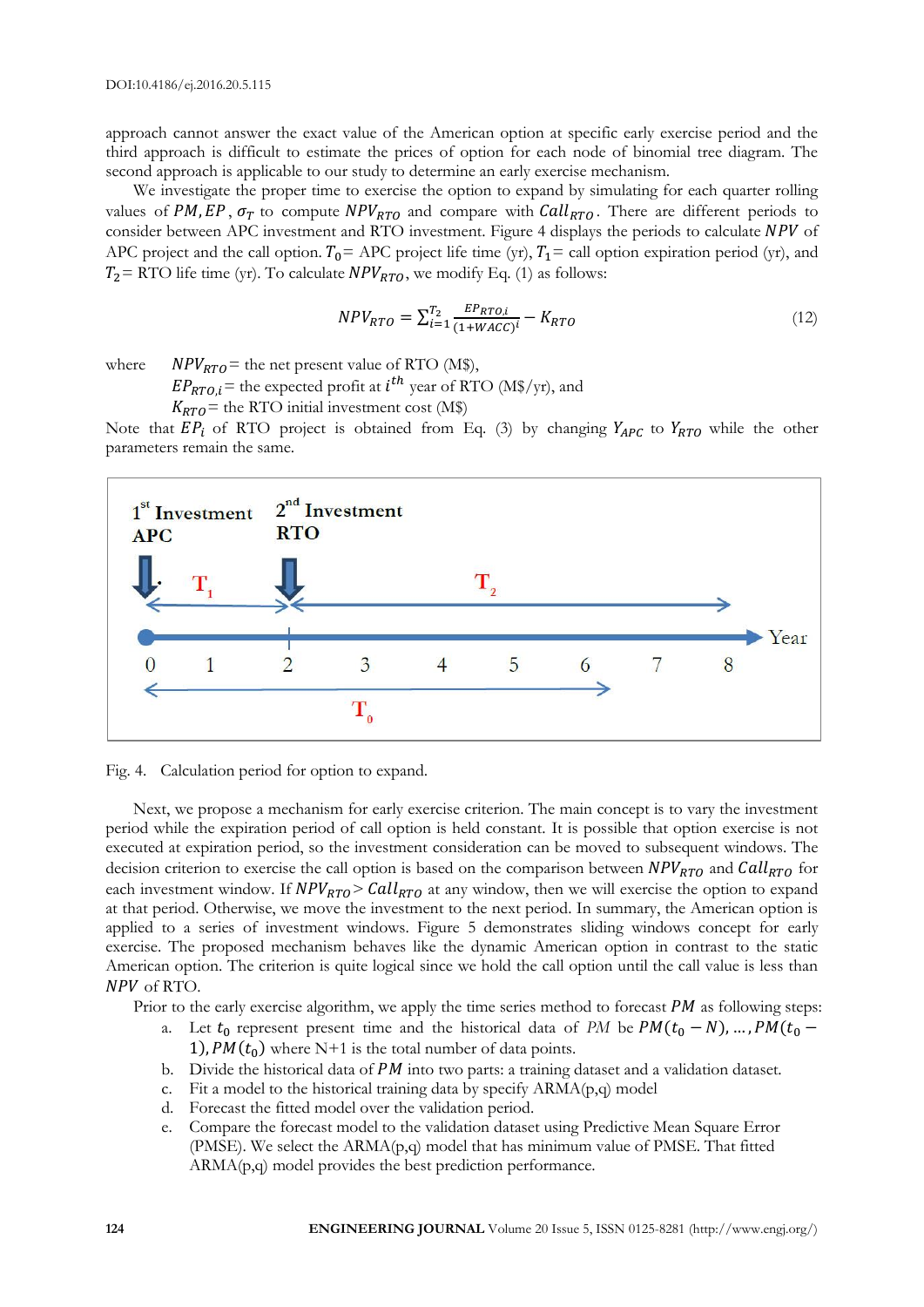

Fig. 5. Sliding windows concept for early exercise.

We explain the detail of the time series method to forecast  $PM$  [9]. From the pre-requisite information, then we employ the early exercise algorithm as follows. Let  $t_0$  be initial time of consideration and  $T_1$  be expiration period of call option.

**Step 1:** Let  $t = t_0$ . Let p be the time series consisting of  $PM(t_0 - N)$ , ...,  $PM(t_0 - 1)$ ,  $PM(t_0)$ **Step 2:** Calculate  $EP_{RTO}(t)$  or  $S(t)$ ,  $\sigma_T(t)$ ,  $K(t)$ ,  $Call_{RTO}(t)$ ,  $NPV_{RTO}(t)$  based on the time series p. **Step 3:** If  $NPV_{RTO}(t) > Call_{RTO}(t)$  then invest in RTO at t and stop, else go to Step 4. **Step 4:** Update *p* by removing  $PM(t_0 - N)$  and appending  $PM(t_0 + 1)$ .

**Step 5:** Let  $t = t + 1$ . If  $t < t_0 + T_1$  then go to Step 2, else invest in RTO at  $t_0 + T_1$  and stop.

The result of this method provides the justification for early exercise of the option to expand. Note that when  $t = t_0 + T_1$  and  $NPV_{RTO}(t)$  still earn the value less than  $Call_{RTO}(t)$ , we will reset  $Call_{RTO}(t)$  to zero and invest in RTO at expiration period.

# **5. Case Study of VCM Plant**

We select a downstream chemical plant, namely, [vinyl chloride](http://en.wikipedia.org/wiki/Vinyl_chloride) [monomer](http://en.wikipedia.org/wiki/Monomer) (VCM) plant in Thailand, as a case study. The conventional method of feasibility study has been done in 2010. The [chemical compound](http://en.wikipedia.org/wiki/Chemical_compound) 1,2-dichloroethane, which is known by the name of VCM dichloride (EDC), is mainly used to produce VCM. VCM is the major [component](http://en.wiktionary.org/wiki/Precursor) for [PVC](http://en.wikipedia.org/wiki/Polyvinyl_chloride) production. The process diagram for VCM plant is shown in Fig. 6.

The VCM plant consists of EDC cracking, EDC purification, VCM purification, Oxy-Chlorination. The APC benefits are identified on the following.

- Increasing production while minimizing the effect on furnace run-length
- Improving steam savings on the EDC and VCM purification sections
- Reducing EDC loss in vacuum column
- Reducing VCM in Oxy-chlorination reactor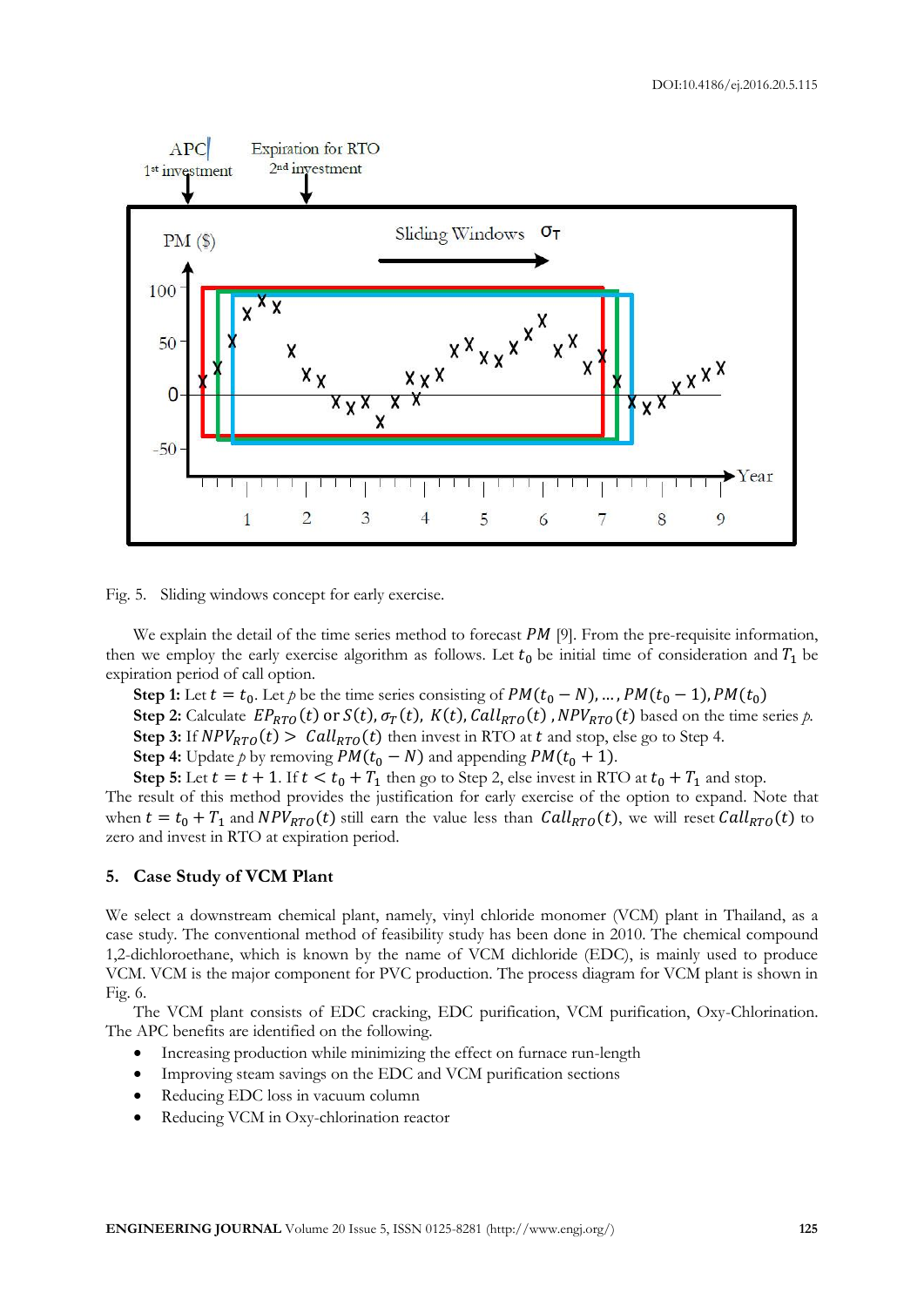

Fig. 6. Process diagram of VCM plant.

# **5.1. Conventional Assessment**

Net Present Value: We start to calculate EP for VCM plant. Historical VCM profit margin during the year 2007-2010 had been collected by [26, 27]. The VCM profit margin ranges between -50 \$/ton to 350 \$/ton and is considered as uncontrollable parameter. The other parameters, namely, *Y*, *R* and *SR* are considered as the downside risk but can be controlled. These parameters are remaining the same for all scenarios. In this paper, we choose  $Y_{APC} = 1.76$  tons/hr,  $R = 7920$  hrs/yr, and  $SR = 0.9\%$ . We create four scenarios to demonstrate the effect of  $PM$ . Scenario 1 using the average historical  $PM$  data. The other three scenarios will be used to demonstrate the limitation of the existing assessment tools.

We calculate  $NPV_{APC}$  using Eq. (1). The initial investment of APC ( $K_{APC}$ ) is 0.34 M\$. Based on historical data of the firm, WACC is 11.5%. The lifetime of APC  $(T_0)$  is chosen to be 7 years as the hardware server and the Operating System of APC need to migrate to the new model. To obtain  $EP_{APC,i}$ , we use Eq. (3) to calculate the value for each scenario and the results are shown in Table 1. Using the conventional economic assessment, APC of scenario 1 and 2 is feasible since  $NPV$  is positive. However, APC of scenario 3 and 4 is not feasible since  $NPV$  is negative.

**Payback Period:** The expected profit of APC in scenario 1 and 2 is 1.03 and 0.63 M\$/yr, respectively. Using Eq. (4) to calculate payback period, the calculated payback period is 4.0 and 6.5 months, respectively. We compare the calculated PB with typical payback period of the same industry. In this case, VCM plant is considered in chemical industry which the typical payback period is 3-6 month. Thus, scenario 1 yields an acceptable payback period, thus, the APC investment is feasible. On the other hand, scenario 2 has a little higher payback period. The firm can reconsider to invest in APC or wait until the economic condition (such as  $PM$ ) changes. Typically, the management usually decides to invest in APC as it has long term benefits. For scenario 3 and 4, the expected profit of APC has negative value so PB is not available  $(N/A)$ , thus the project is not feasible and the results are shown in Table 1.

In practice, there is economic uncertainty which makes  $PM$  fluctuated. We will apply the option to expand as an enhancement tool to evaluate the APC project for different scenarios.

Table 1. Calculation of NPV and payback period for APC Project.

| Scenario | $PM_i$ (\$/ton) | $EP_{APC,i}$ (MS/yr) | $NPV_{APC}$ (M\$) | <b>PB</b> (months) |
|----------|-----------------|----------------------|-------------------|--------------------|
|          | 82.5            | 1.03                 | 3.98              | 4.O                |
|          | 50              | 0.63                 | 2.32              | 6.5                |
|          | -ר.             | $-0.06$              | $-0.55$           | N/A                |
|          | $-20$           | $-0.25$              | $-1.34$           |                    |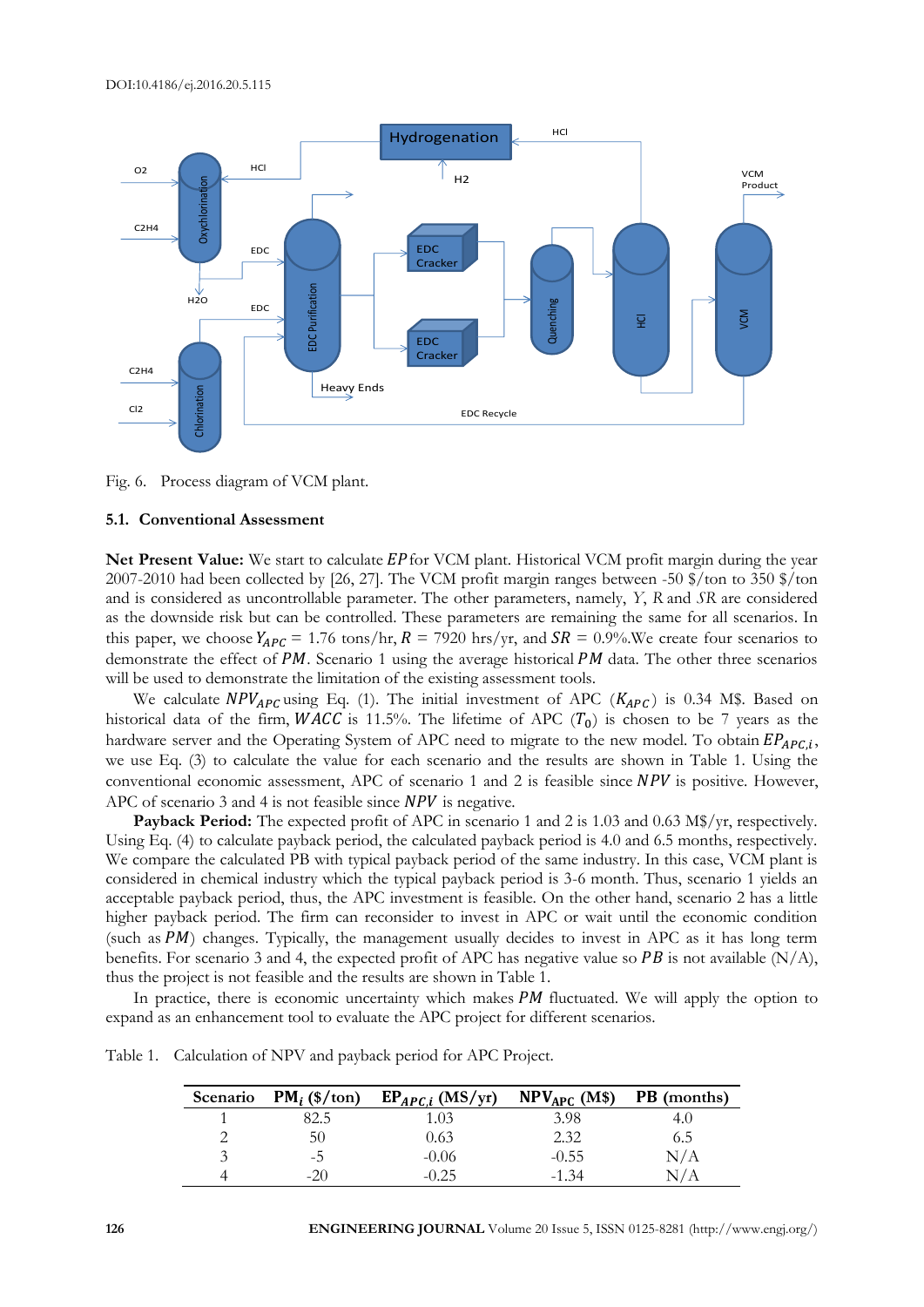#### **5.2. Option to Expand**

For the option to expand, we need to calculate  $Call_{RTO}$ . We collect the related parameters involved the BS model in Eq. (10). Notice that  $PM, R, SR$  parameters for RTO are the same with APC. The different parameters are  $Y_{RTO}$  and  $K_{RTO}$ . To obtain yield increase for RTO ( $Y_{RTO}$ ), RTO is considered to have 75% estimated additional benefit over APC [8]. We obtain initial investment cost for RTO ( $K_{RTO}$ ) and calculate APC and RTO benefits and investment cost. The typical RTO investment cost is half of APC investment cost. Thus, we acquire  $K_{RTO}$  at 0.17 M\$ compared to  $K_{APC}$  at 0.34 M\$. We assume that RTO has project life time  $(T_2)$  of 7 years since it needs to renovate the operating system, hardware server, RTO software in the next seven years. From this information, we can calculate  $S$  as in Eq. (9).

**Volatility Calculation:** To obtain annualized historical volatility  $(\sigma_T)$ , we use  $PM_i$  data of VCM from  $Q1/2007-Q4/2010$  to calculate the standard deviation. However, the PM<sub>i</sub> dataset of VCM has both positive value and negative value in a certain period. Thus, we apply Arithmetic Measurement method to deal with the negative case. The volatility calculation of VCM PM is shown in Table 2. The quarterly volatility is 1.71 and the annualized historical volatility is 3.42.

| Period | Time<br>(Quarter) | $PM_i$ (\$/ton) | $PM_i - PM_{i-1}$ | $PM_i$ - $PM_{i-1}$<br>$ PM_{i-1} $ |
|--------|-------------------|-----------------|-------------------|-------------------------------------|
| 1      | Q1/07             | 20              |                   |                                     |
| 2      | Q2/07             | $-25$           | -45               | $-2.25$                             |
| 3      | Q3/07             | 45              | 70                | 2.80                                |
| 4      | Q4/07             | 20              | $-25$             | $-0.56$                             |
| 5      | Q1/08             | 20              | $\Omega$          | 0.00                                |
| 6      | Q2/08             | 50              | 30                | 1.50                                |
|        | Q3/08             | 180             | 130               | 2.60                                |
| 8      | Q4/08             | 200             | 20                | 0.11                                |
| 9      | Q1/09             | 250             | 50                | 0.25                                |
| 10     | Q2/09             | 250             | $\Omega$          | 0.00                                |
| 11     | Q3/09             | 250             | $\theta$          | 0.00                                |
| 12     | Q4/09             | 70              | $-180$            | $-0.72$                             |
| 13     | Q1/10             | 10              | $-60$             | $-0.86$                             |
| 14     | Q2/10             | $-30$           | $-40$             | $-4.00$                             |
| 15     | Q3/10             | $-70$           | $-40$             | $-1.33$                             |
| 16     | Q4/10             | $-90$           | $-20$             | $-0.29$                             |

Table 2. VCM profit margin and relative PM changes.

Note that a production line comprises a series of processes and the volatility of PM of a production line will not be the same as the volatility of individual process. Typically, the volatility of production line is larger than that of an individual process. In this paper, we use PM of the product line to calculate the volatility. Volatility of an individual process is an interesting topic for future investigation.

**Scenario Analysis:** In order to demonstrate the scenario analysis, we divide the parameters for EP calculation into two groups. First group comprises  $Y_{RTO}$ ,  $SR$ , R which are fixed for all scenarios. These variables are internal parameters that relate to controllable risk. The other parameter is  $PM$  which is considered as external parameter and varies according to economic uncertainty and is not controllable. It is possible that PM is changing during the call option period of RTO. We assume PM is changing for the scenario 2 and 3. For scenario 2,  $PM$  is changing from positive to negative value and vice versa for scenario 3.

We choose the risk free interest rate to be 4% and specify time to expiration of option to expand  $(T_1)$ with two periods, namely, 2 and 3 years. We obtain  $Y_{RTO} = Y_{APC} \times 0.75 = 1.76 \times 0.75 = 1.32$  tons/hr. In addition,  $R = 7920$  hrs/yr, and  $SR = 0.9\%$ . Then, we calculate  $Call_{RTO}$  for each scenario as shown in Table 3.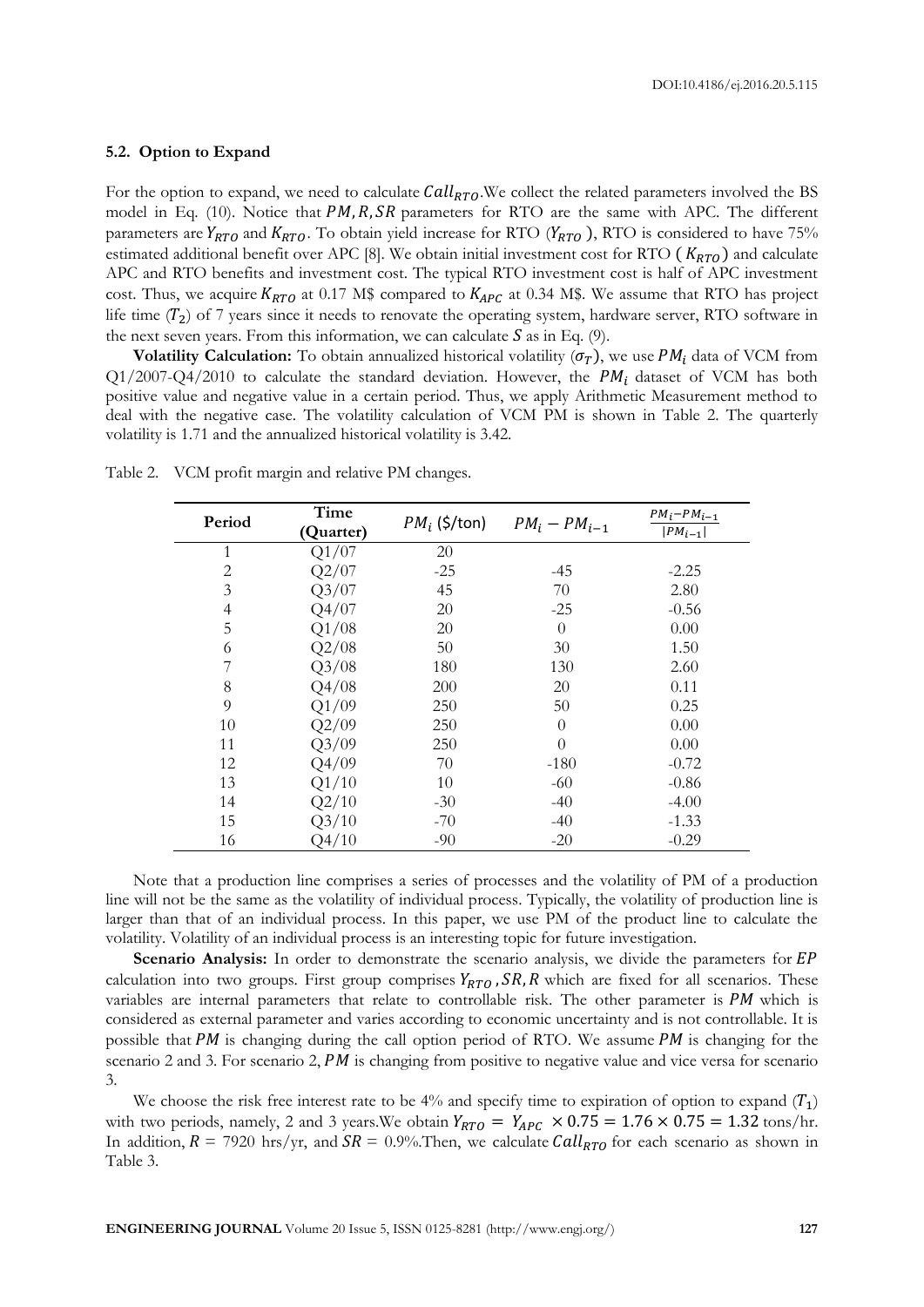| Scenario | $PM_i$ (\$/ton) | $EP_{APC,i}$ (M\$/yr) | $Call_{RTO}$<br>(M\$)<br>$T=2$ | $Call_{RTO}$<br>(M\$)<br>$T=3$ |
|----------|-----------------|-----------------------|--------------------------------|--------------------------------|
|          | 82.5            | 7.837                 | 7.824                          | 7.834                          |
| っ        | $-5$            | $-0.232$              |                                |                                |
| 3        | 50              | 2.179                 | 2.172                          | 2.177                          |
|          |                 | $-0.881$              |                                |                                |

Table 3.  $Call_{RTO}$  of VCM plant.

Using feasible decision criteria as shown in the flowchart of Fig. 3, we calculate the value of  $NPV_{APC}$  +  $\textit{Call}_{\text{RTO}}$  and classify four scenarios shown in Table 4.

Table 4. Decision of feasibility study from different scenarios.

| Scenario | $\mathbf{NPV}_{\mathrm{APC}}$<br>(M\$) | $Call_{RTO}$<br>(M\$) | <b>NPV<sub>APC</sub></b><br>$+$ Call | $Call_{RTO}$<br>(M\$) | $\mathbf{NPV}_{\mathrm{APC}}$<br>$+$ Call | Type of<br>scenario | Decision                                                             |
|----------|----------------------------------------|-----------------------|--------------------------------------|-----------------------|-------------------------------------------|---------------------|----------------------------------------------------------------------|
|          |                                        | $T_1 = 2$             | <b>RTO</b><br>$T_1 = 2$              | $T_1 = 3$             | <b>RTO</b><br>$T_1 = 3$                   |                     |                                                                      |
|          | 3.980                                  | 7.824                 | 11.804                               | 7.834                 | 11.814                                    | Value Added         | Invest in APC. Decide to invest in<br>RTO using Timing to Exercise.  |
| 2        | 2.320                                  | 0.000                 | 2.320                                | 0.000                 | 2.320                                     | Safe                | Invest in APC.                                                       |
| 3        | $-0.550$                               | 2.172                 | 1.622                                | 2.177                 | 1.627                                     | Risky               | Invest in APC. Decide to invest in<br>RTO using Timing to Exercise.  |
| 4        | $-1.340$                               | 0.000                 | $-1.340$                             | 0.000                 | $-1.340$                                  | Gamble              | Reject to invest in APC and monitor<br>parameter for APC investment. |

Scenario 1 gives positive  $NPV_{APC}$  and  $Call_{RTO}$ , thus the APC investment is value-added. Scenario 2 has positive  $NPV_{APC}$  but zero value for  $Call_{RTO}$ , thus the APC investment project is safe. For scenario 3,  $NPV_{APC}$  is negative but  $NPV_{APC}$  +  $Call_{RTO}$  is positive, thus APC is risky. In scenario 4, APC has negative NPV and RTO project has negative call value, thus APC is gamble. It is observed that varying  $T_I$  makes the call value of RTO slightly increases, but it does not affect the decision of feasibility study. From the results, the management has the flexibility to make a decision based on the most probable scenario by applying the option to expand.

# **5.3. Time to Exercise the Option**

We determine an appropriate time to exercise the option to expand. The mean  $(\mu)$  of historical data is at 72 \$/ton and the standard deviation is at 116 \$/ton. Other parameters are  $WACC = 11.5\%$ /year or 2.875%/quarter,  $Y_{RTO}$  =1.32 ton/hr,  $R=7,920$  hr/yr,  $SR = 0.9$ .

As mentioned earlier in section 4.2, there are some steps which can be done before hand prior to use the early exercise algorithm. Starting with annualized volatility  $(\sigma_T)$  calculation, we can estimate volatility using the PM data in Table 2. The annualized historical volatility is 3.42. After that, we apply time series method to construct the PM model from historical PM data. We use the first 16 historical PM values as training dataset and the last  $8$  historical  $PM$  values as validation dataset in order to determine an appropriate ARMA model. Comparing the Prediction Mean Squares Error (PMSE) shown in Table 5, ARMA(9,7) model is chosen to be the most appropriate model.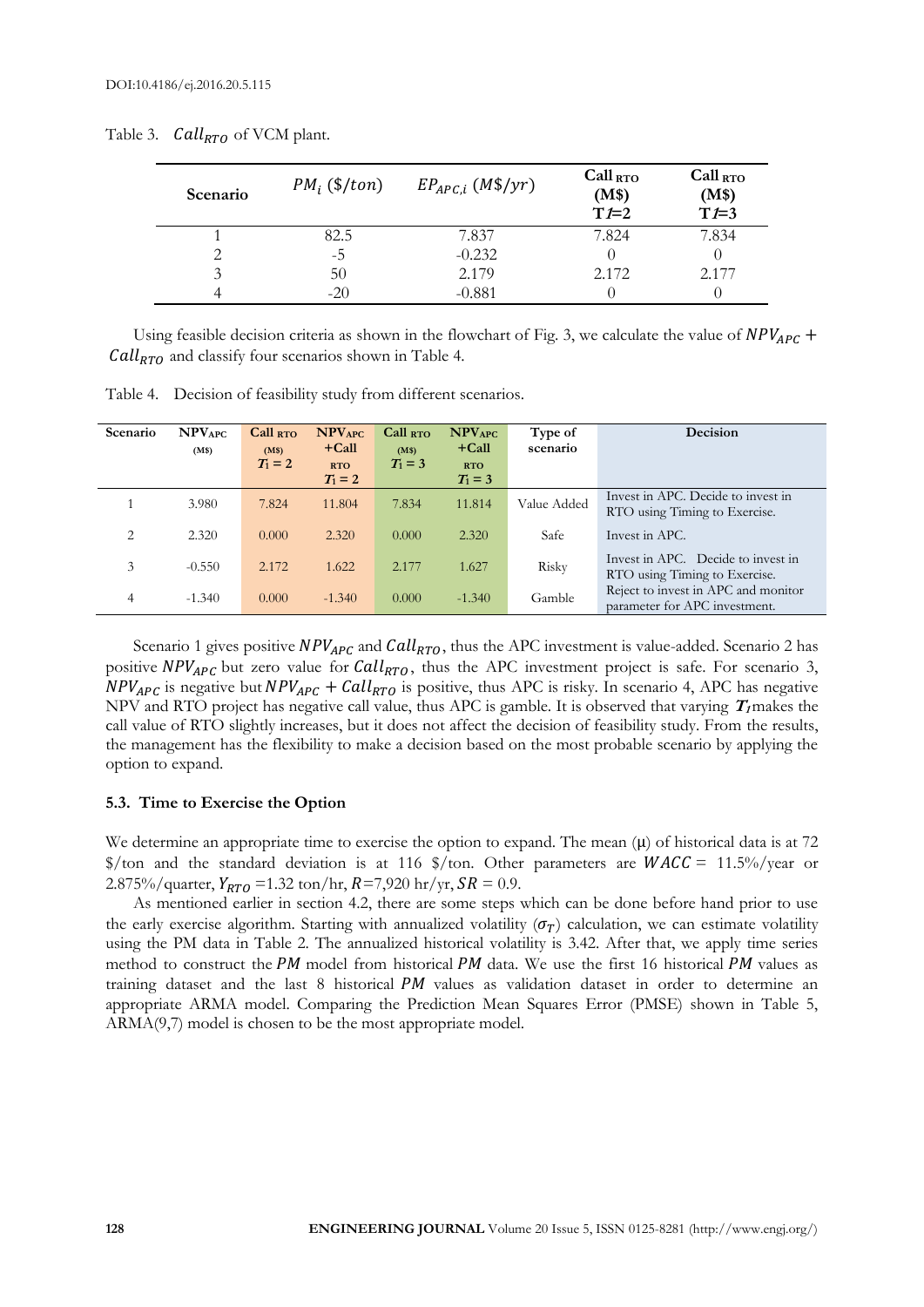Table 5. ARMA models and their PMSE.

| Rank                        | <b>ARMA</b><br>Model | <b>PMSE</b>  |
|-----------------------------|----------------------|--------------|
|                             | (9,7)                | 793.6331     |
| $\mathcal{D}_{\cdot}$       | (9,5)                | 937.9043     |
| $\mathcal{Z}_{\mathcal{A}}$ | (9,6)                | $1.53E + 03$ |
| 4                           | (8,1)                | $2.12E + 03$ |
| 5                           |                      | $2.59E + 03$ |

The selected ARMA model is given as follows:

$$
F_{t+1} = 93.02 + 1.28PM_t - 0.44PM_{t-1} - 0.41PM_{t-2} + 0.40PM_{t-3}
$$
  
-
$$
PM_{t-4} + 0.68PM_{t-5} + 0.28PM_{t-6} - 0.65PM_{t-7} + PM_{t-8}
$$
  
-
$$
1.88F_t + 1.5F_{t-1} - F_{t-2} + 0.50F_{t-3} + 0.13F_{t-4} - F_{t-5} + 0.74F_{t-6}
$$
  
(13)

where  $F_t$  = forecast PM at time t and PM<sub>t</sub> = actual PM at time t. Then, we use ARMA(9,7) model in order to forecast the VCM profit margin as shown in Fig. 7.



Fig. 7. Actual and forecast VCM profit margin.

Once we have those information on hand, then we use the early exercise algorithm to find out the appropriate period to exercise the option. After some iterations, the result in Table 6 shows that Call<sub>RTO</sub>(t) has greater value than  $NPV_{RTO}(t)$  for all of quarters except the expiration period, thus we should hold the option and exercise at the expiration period which is Q4/2012.

Table 6. Timing to exercise for forecast VCM profit margin.

| Time  | Time to<br>expiratio<br>$n -$<br>T(year) | <b>K</b> <sub>RTO</sub><br>(t)<br>(M\$) | Forecas<br><b>VCM</b><br><b>PM</b><br>$(\$/ton)$ | Annualized<br>Volatility<br>$\sigma_T(t)$ | $EP_{RTO}$<br>(t)<br>(M\$/<br>quarter) | Total<br>cash<br>inflow<br>from EP<br>RTO(t) | NPV <sub>RT</sub><br>o(t)<br>(M\$) | Call<br><b>RTO</b><br>(t)<br>(M\$) | <b>NPV<sub>RTO</sub></b><br>(t)<br>$\overline{\phantom{a}}$<br>$Call_{\rm RTOt}$ | Dec<br>$1-$<br>sion |
|-------|------------------------------------------|-----------------------------------------|--------------------------------------------------|-------------------------------------------|----------------------------------------|----------------------------------------------|------------------------------------|------------------------------------|----------------------------------------------------------------------------------|---------------------|
| Q1/11 | 1.75                                     | 0.175                                   | 79                                               | 3.370                                     | 0.19                                   | 5.339                                        | 5.025                              | 5.320                              | $-0.295$                                                                         | $\rm No$            |
| Q2/11 | 1.50                                     | 0.180                                   | 160                                              | 3.074                                     | 0.38                                   | 5.302                                        | 4.988                              | 5.260                              | $-0.272$                                                                         | $\rm No$            |
| Q3/11 | 1.25                                     | 0.184                                   | 172                                              | 3.060                                     | 0.40                                   | 5.118                                        | 4.810                              | 5.059                              | $-0.249$                                                                         | $\rm No$            |
| Q4/11 | 1.00                                     | 0.190                                   | 141                                              | 3.062                                     | 0.33                                   | 4.944                                        | 4.640                              | 4.862                              | $-0.222$                                                                         | $\rm No$            |
| Q1/12 | 0.75                                     | 0.195                                   | 198                                              | 2.959                                     | 0.47                                   | 4.868                                        | 4.567                              | 4.748                              | $-0.181$                                                                         | $\rm No$            |
| Q2/12 | 0.50                                     | 0.200                                   | 177                                              | 2.566                                     | 0.42                                   | 4.763                                        | 4.465                              | 4.587                              | $-0.122$                                                                         | $\rm No$            |
| Q3/12 | 0.25                                     | 0.206                                   | 127                                              | 2.558                                     | 0.30                                   | 4.818                                        | 4.518                              | 4.616                              | $-0.098$                                                                         | $\rm No$            |
| Q4/12 | 0.00                                     | 0.211                                   | 169                                              | 2.563                                     | 0.40                                   | 4.976                                        | 4.672                              | 0.000                              | 4.672                                                                            | Yes                 |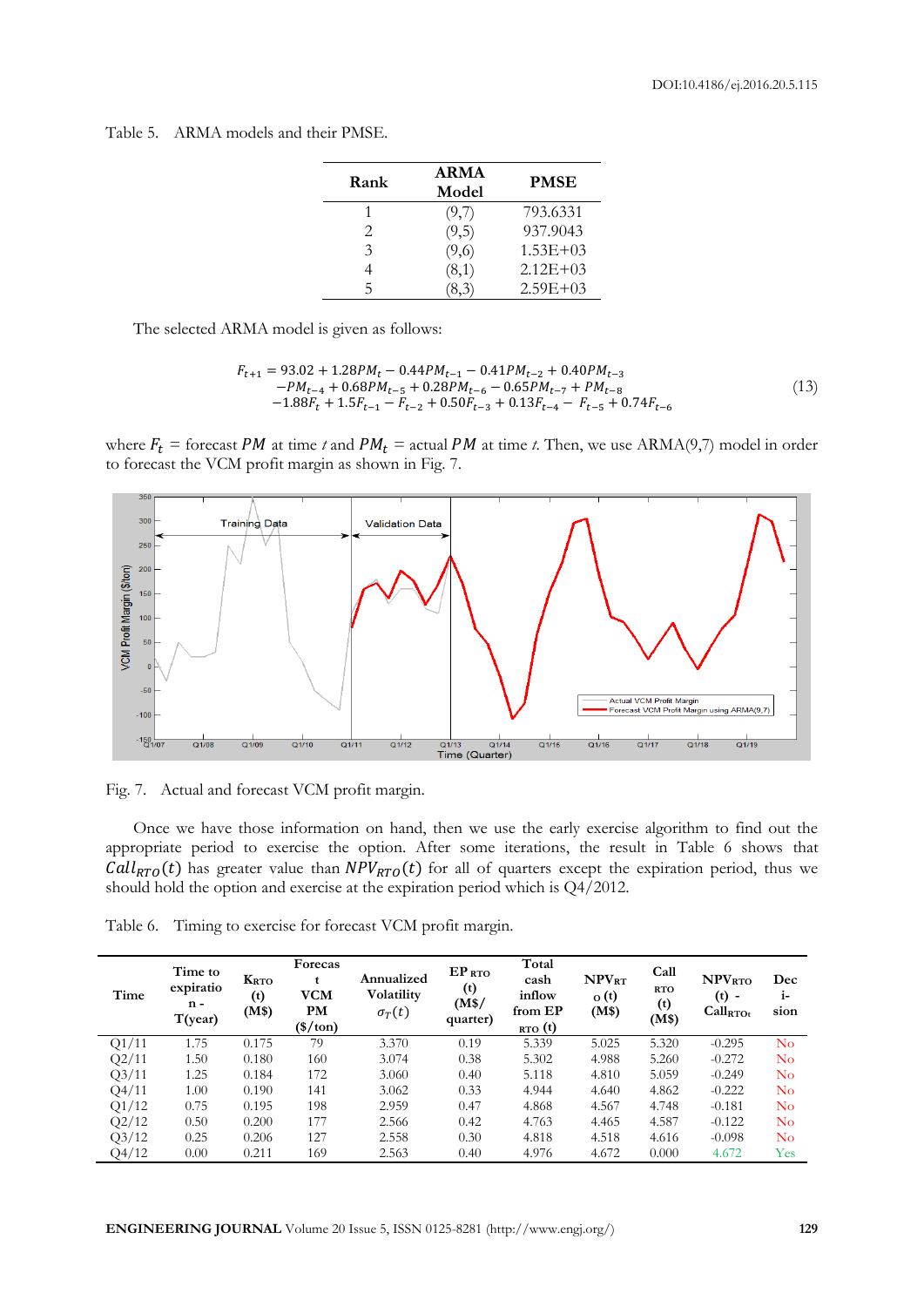## **5.4. Time to Exercise for Different Scenarios**

In this section, we explore the value-added and risky scenarios which have potential to invest in RTO project. We generate the  $PM$  dataset using random normal distribution. We fix the volatility to be the same as the historical volatility, and vary average PM. After that, we use the early exercise algorithm and plot the value of  $NPV_{RTO}(t)$  and  $Call_{RTO}(t)$  for both scenarios as shown in Fig. 8.





For value-added scenario, the total  $EP_{RTO}(t)$  and  $Call_{RTO}(t)$  are positive values. Thus,  $NPV_{RTO}(t)$  has positive value along the exercise period. We notice that  $Call_{RTO}(t)$  has higher value than  $NPV_{RTO}(t)$  along the exercise period until expiration period. Thus, the management should exercise for  $Call_{RTO}(t)$  at Q4/2012 which is the expiration period.

For risky scenario, the total  $EP_{RTO}(t)$  becomes positive value which results in positive value of  $Call_{RTO}(t)$ . Even though  $NPV_{RTO}(t)$  has positive value, it is less than  $Call_{RTO}(t)$  for all periods except at the expiration period. Thus, the management should exercise for  $Call_{RTO}(t)$  at  $Q4/2012$  which is the expiration period.

In both scenarios, it is recommended to wait and see during the exercise period since  $NPV_{RTO}(t)$  is less than  $Call_{RTO}(t)$ . The company still holds the right to invest until it is clear that NPV has higher value than that of the call option. Otherwise, RTO should be invested at the expiration period since it is the maximum period.

We change time to expiration of  $Call_{RTO}$  from 2 to 3 years. The calculated results of two scenarios are shown in Fig. 9. For both scenarios, the total  $EP_{RTO}(t)$  has positive value. Therefore,  $Call_{RTO}(t)$  and  $NPV_{RTO}(t)$  are positive. It is observed that the expiration period is longer,  $Call_{RTO}(t)$  has higher value comparing to that with 2 years expiration. However,  $Call_{RTO}(t)$  has more valuable than  $NPV_{RTO}(t)$  all of the periods. Thus, the management should exercise for  $Call_{RTO}(t)$  at  $Q4/2013$  which is the expiration period.

In summary, the results show that the longer expiration period is, the higher call value is. There is no relationship between the period of time to expiration and the period of decision making since both  $NPV_{RTO}(t)$  and  $Call_{RTO}(t)$  are varied along the period.

# **5.5. Impact of Yield to Early Exercise Decision**

In order to illustrate the impact of the yield of RTO over APC to the early exercise decision, we simulate a new PM dataset from  $Q1/2011-Q4/2013$  and choose a different yield for two scenarios, namely, 'value added' and 'risky'. The new PM dataset gives the volatility equal to 2.337. The yield of RTO over APC is one of the factors in  $NPV_{RTO}$ . We vary the yield of RTO over APC, namely, 75%, 50%, and 25%. The results of two scenarios are shown in Figs. 10-12.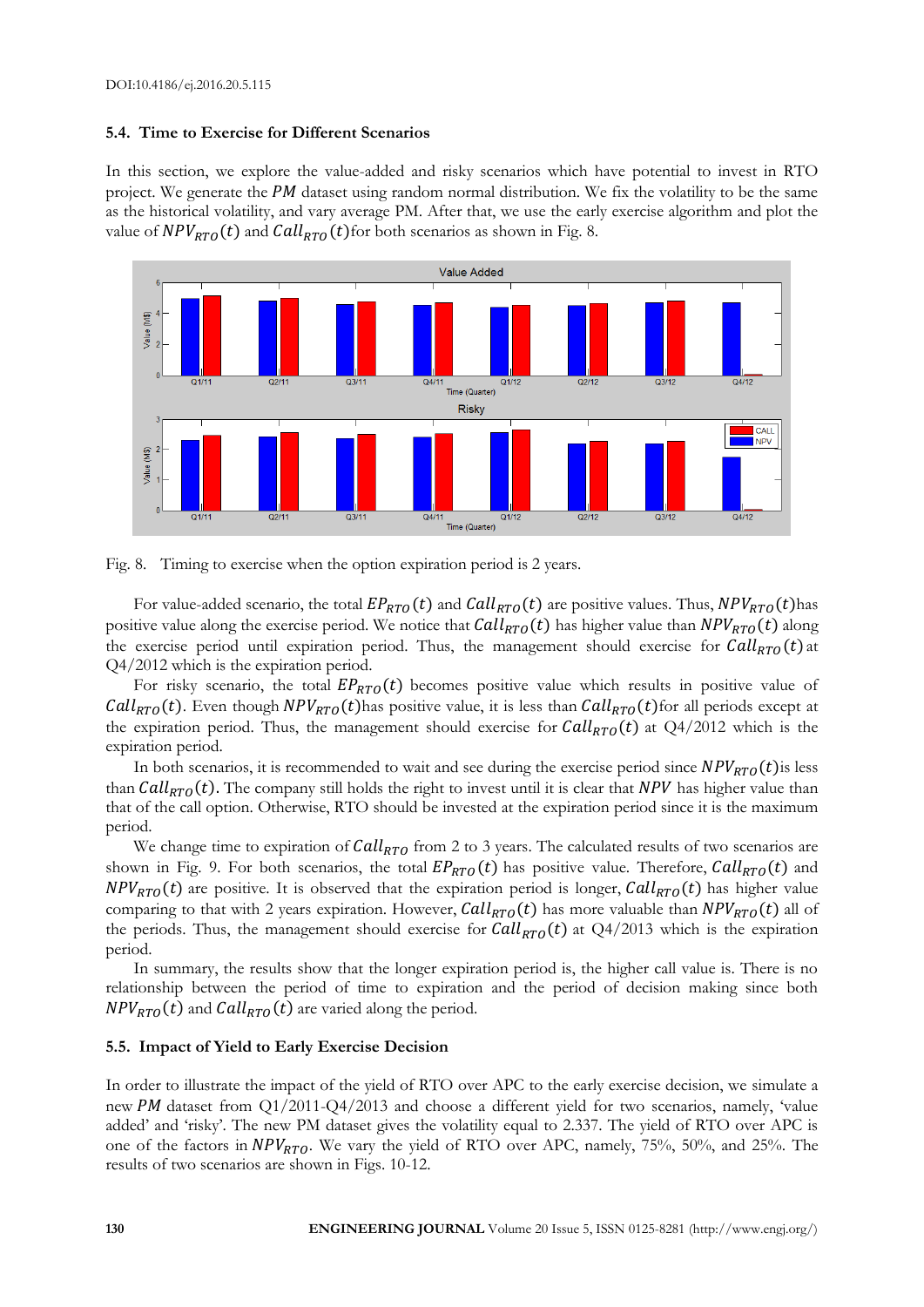If  $NPV_{RTO}(t) > Call_{RTO}(t)$  at any period, then the management should exercise the option to expand at that period, which is referred to as 'early exercise'. For value-added scenario, when time to expiration is 3 years and yield is 25%, we observe that  $NPV_{RTO}(t) > Call_{RTO}(t)$  at Q3/2013. Thus, the management can make decision to invest on RTO at Q3/2013. On the other hand, when yield is 50% or 75%,  $NPV_{RTO}(t) < Call_{RTO}(t)$  for N data points. Thus, management should invest at the expiration period, Q4/2013.

For risky scenario, when time to expiration at 3 years and yield is 75% and 50%., we observe that  $NPV_{RTO}(t) > Call_{RTO}(t)$  at Q3/2013 and Q3/2013, respectively. Summary of the early exercise decision for varying yields of RTO over APC is shown in Table 7.



Fig. 9. Timing to expiration at 3 years for predicted PM dataset.



Fig. 10. Timing to expiration at 3 years for adjusted PM dataset and 75% yield.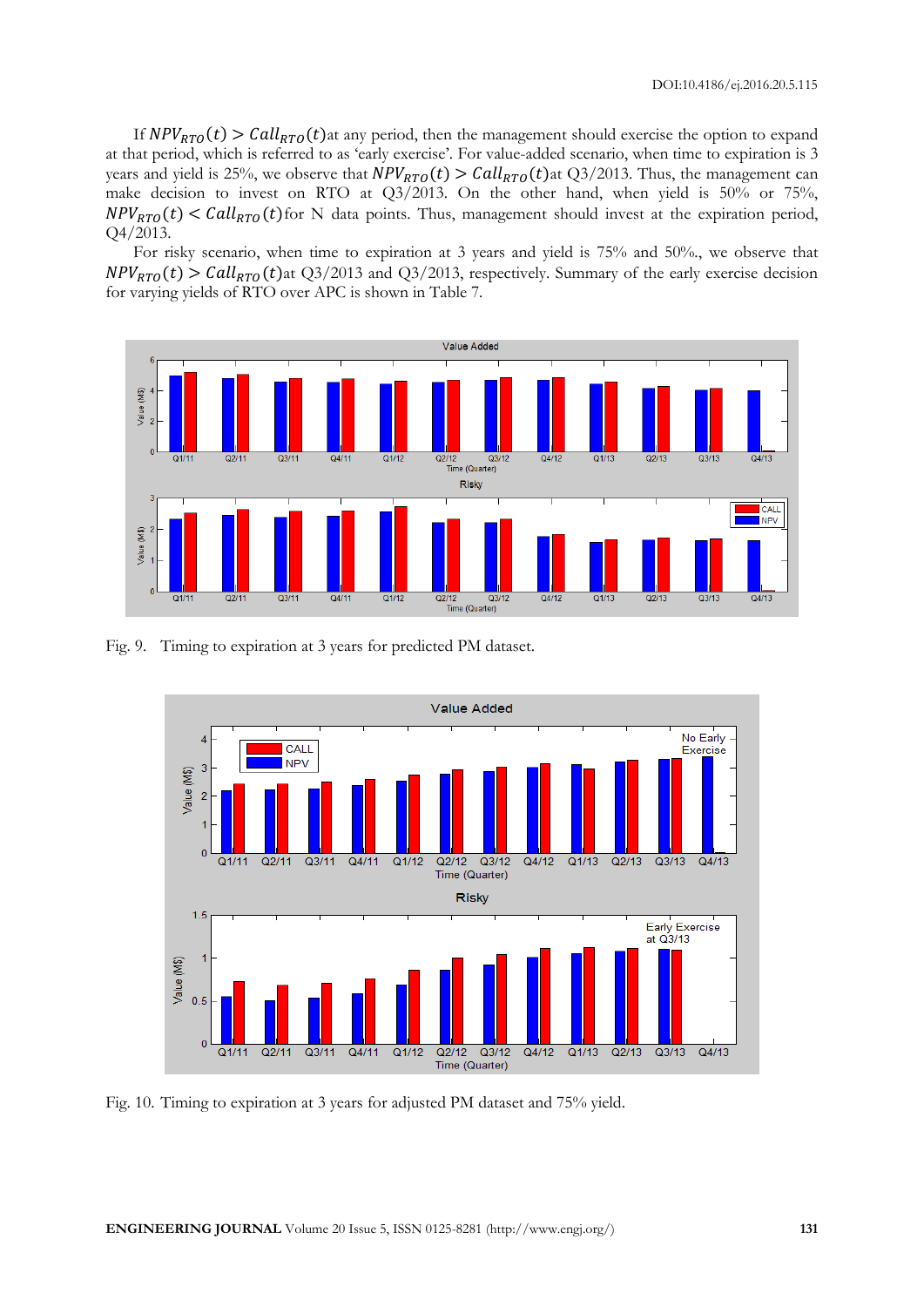

Fig. 11. Timing to expiration at 3 years for adjusted PM dataset and 50% yield.



Fig. 12. Timing to expiration at 3 years for adjusted PM dataset and 25% yield.

Table 7. Impact of the yield to early exercise decision when time to expiration is 3 years.

| Yield  | <b>Value Added Case</b>   | <b>Risky Case</b>         |
|--------|---------------------------|---------------------------|
| 75%    | No Early Exercise         | Early Exercise at Q3/2013 |
| $50\%$ | No Early Exercise         | Early Exercise at Q3/2013 |
| $25\%$ | Early Exercise at Q3/2013 | No Early Exercise         |

# **6. Discussion and conclusions**

Improvement of economic assessment method to evaluate APC project is addressed in this work. The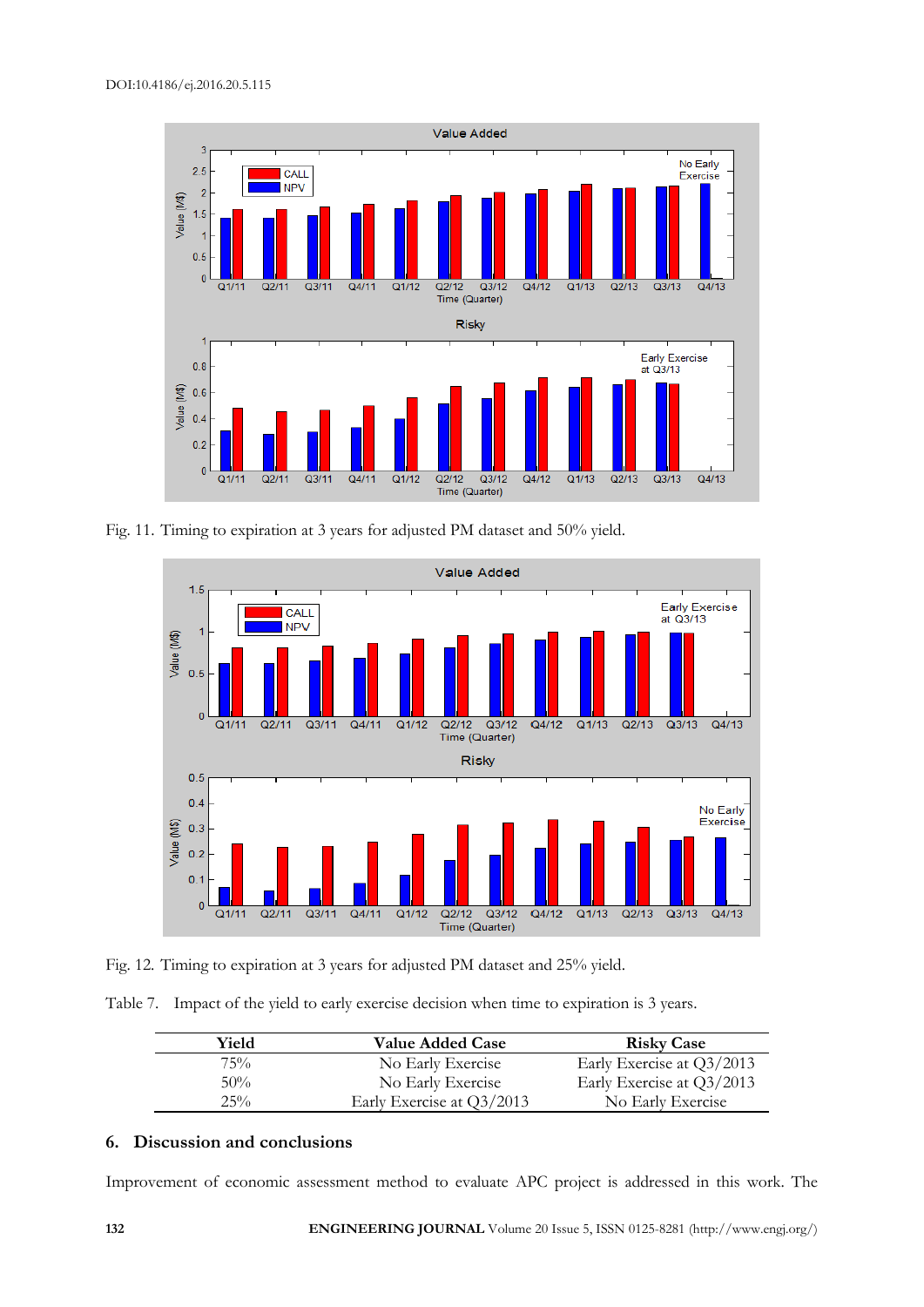option to expand method allows the management to take additional opportunities from RTO. The proposed method is applied to the case study of VCM plant. At the initial stage of the feasibility study of APC, the results of the option to expand are compared to that of conventional methods. Applying the option to expand for APC and RTO to the case study, we observe that the option to expand provides more flexibility in terms of on-top opportunities consideration. In this case, RTO is considered as a second opportunity. If the benefit from RTO can cover the loss from APC then the management has flexible decision to invest in APC. Scenario analysis developed for APC can facilitate the justification process to decide which case is the most suitable scenario for the plant. In the case study, we demonstrate the effect of external downside risk variable,  $PM$ , that impacts to different scenarios. The internal variables such as  $Y, SR, R$  have their own downside risk. The management has to monitor all of involved parameters to ensure that  $EP$  meets the target.

In conclusion, we develop the option to expand as an alternative investment decision support system for the integrated APC and RTO. In addition, we propose the novel method to determine appropriate timing to exercise the option for RTO. By applying the option to expand to APC and RTO of VCM plant, the proposed method provides the flexibility for investment decision making along the consideration period. Hence, the management can make a better decision under uncertainty in business environment.

It is possible to adopt the option to expand method for investment in other automation technology. Moreover, applying the complex real options and exercise conditions as in compliance with the method developed by [28] for IACS technology is the ultimate usefulness for real options since IACS have involved a wide variety of industrial automation portfolio, high performance technology, and complexity of EA justification.

#### **Acknowledgements**

The research project has received a financial support from the 90th Anniversary of Chulalongkorn University Fund (Ratchadaphiseksomphot Endowment Fund) which is gratefully acknowledged.

# **References**

- [1] A. Damodaran, *Investment Valuation*, 2nd ed. Wiley Finance, 2002.
- [2] E. Scarso, "Timing the adoption of a new technology: an option-based approach," *Management Decision,*  vol. 34, pp. 41-48, 1996.
- [3] S. Franz and G. Judith, "How much to spend on flexibility? Determining the value of information system flexibility," *Decision Support Systems*, vol. 51, pp. 638-647, 2011.
- [4] M. A. Brach, *Real Options in Practice*: John Wiley & Sons, 2003.
- [5] J. Mun, *Real Options Analysis*, 2nd ed. John Wiley & Sons, 2006.
- [6] M. R. Gregory, "Net present value analysis: A primer for finance officers," *Government Finance Review*, vol. 17, no. 1, pp. 27-31, 2001.
- [7] F. A. Alaba and O. O. Oludele, "The importance of the payback method in capital budgeting decision," School of Management, Blekinge Institute of Technology, 2008.
- [8] A. Ahmad. APC and RTO [Online]. Available: http://www.cheme.utm.my/staff/arshad/images/lecture/POT/2.4\_apcrto.pdf
- [9] A. Asawachatroj, D. Banjerdpongchai, and P. Busaratragoon, "Enhancement of investment decision making using real options with application to advanced process control project," *Engineering Journal,*  vol. 18, no. 3, pp. 37-54, 2014.
- [10] M. Amram and N. Kulatilaka, *Real Options-Managing Strategic Investments in an Uncertain World*. Boston, USA: Harvard Business School Press, 1999.
- [11] P. Kodukula and C. Papudesu. Project valuation using real options: A practitioner's guide. [Online]. Available: http://www.petronet.ir/documents/10180/2323250/project\_valuation\_using\_real\_options
- [12] N. A. Lewis, T. G. Eschenbach, and J. C. Hartman, "Can we capture the value of option volatility?," *The Engineering Economist*, vol. 53, pp. 230-258, 2008.
- [13] C. Frank. Calculating Historical Volatility (HV) with Example [Online]. Available: http://www.lfrankcabrera.com/calc-hist-vol.pdf
- [14] S. Mayhew, "Implied volatility," *Financial Analysts Journal*, vol. 51, no. 4, pp. 8-20, 1995.